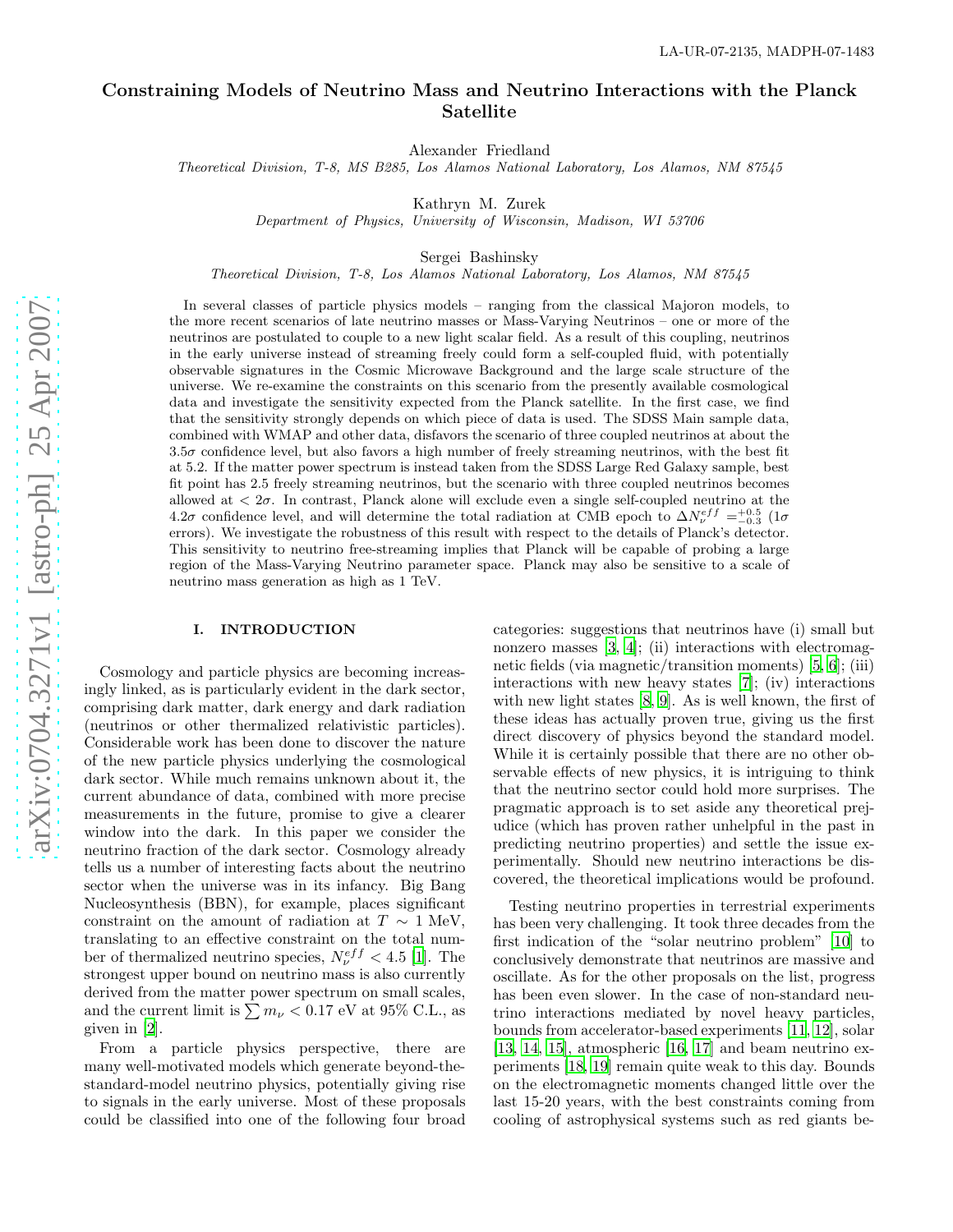fore helium flash [\[20](#page-23-5)]. Finally, while certain models of neutrino coupling to light scalar fields (those involving weak doublet [\[21,](#page-23-6) [22](#page-23-7)] or triplet [\[9](#page-22-8)] fields) have been ruled out by the LEP data on the Z boson width, a large class of models (involving coupling to singlet fields) remains viable (see,  $e.g., [23]$  $e.g., [23]$ ).

In this paper, we show that the experimental sensitivity to nonstandard interactions mediated by a new light particle is about to be significantly improved. In this case the experimental tools are cosmological observations rather than neutrino oscillation experiments. The new interaction can manifest itself through large scattering rates of the neutrinos with themselves (and the new light fields), or through extra radiation in the early universe (through thermally populating the new light states). As we will show, while the present cosmological data yields limited constraints on the scenarios in question, the data on the Cosmic Microwave Background (CMB) anisotropies expected in the next several years from the Planck satellite mission (scheduled to launch in 2008) will lead to qualitative improvements.

There are many models which generate strong neutrino interactions. A sterile neutrino added to the standard model may have its mass generated by a scalar field in analogy with the Higgs mechanism (though the massgenerating scalar is not, by necessity, the Higgs boson since the sterile neutrino carries no standard model interactions). That scalar will mediate neutrino interactions, and the size of the coupling is often large enough to make them measurable in the CMB. Cases in point are Mass-Varying Neutrinos (MaVaNs) [\[24,](#page-23-9) [25\]](#page-23-10), a theory of neutrino dark energy, or a model of "late" neutrino masses [\[26,](#page-23-11) [27](#page-23-12)]. These theories feature neutrino-scalar interactions of a size which, as we will see, may be large enough to be measurable by the Planck satellite. We will see that Planck alone will be able to observe or rule out scenario with a single interacting and two standard neutrinos at the 4.2  $\sigma$  level.

In many models, additional scalars may also become thermally populated. It is possible to choose the parameters such that the scalars recouple after the BBN era [\[26,](#page-23-11) [28\]](#page-23-13). Hence an independent CMB constraint becomes of great interest. Though the present constraints on  $N_{\nu}^{eff}$  are not very strong in comparison to the BBN constraints, we will also find that Planck will be able to observe a single extra neutrino at approximately 2.5  $\sigma$ level.

It has been shown that in the case of interactions mediated by heavy particles cosmology does not yield effective new bounds [\[29](#page-23-14)]. Why is the situation different when the new particles are light? The basic idea can be easily stated. Coupling neutrinos to a light scalar field can populate additional degrees of freedom in the early universe, changing the expansion rate as well as the evolution of inhomogeneities. Moreover, it can drastically increase the neutrino-neutrino interaction cross section, much more than what is possible with heavy new particles, turning the neutrinos in the early universe into a self-coupled fluid. The neutrino density perturbations would evolve differently from the standard case – coupled neutrinos would undergo acoustic oscillations rather than stream freely in the CMB epoch  $(T \sim 1 - 10 \text{ eV})$  – and affect the baryon-photon fluid and dark matter through their gravity during the epoch of radiation domination.

Our cosmological analysis is done in a rather modelindependent way. For most of the parameter space, one can simply assume that in the CMB epoch there is a certain number of free streaming relativistic species,  $N_{FS}$  (the standard neutrinos fall into this category), and a certain number of relativistic species forming a selfcoupled fluid,  $N_{coupled}$ . This approach is certainly not new [\[26,](#page-23-11) [30\]](#page-23-15). We will denote the total number of effective neutrinos (which includes any thermalized radiation, whether free-streaming or coupled) as  $N_{\nu}^{eff}$ . The results then have a broader applicability. For example, if one sets  $N_{coupled} = 0$ , one obtains a bound on the total number of the standard neutrinos. The constraints on the latter from the current data, as well as forecasts for Planck, have been investigated in numerous recent studies [\[2,](#page-22-1) [30,](#page-23-15) [31,](#page-23-16) [32](#page-23-17)], [\[33,](#page-23-18) [34,](#page-23-19) [35](#page-23-20)], with somewhat differing results. We will weigh in on this controversy.

The cosmology of neutrinos coupled to a light scalar is a very old topic. Over the years, different aspects of it were discussed in [\[36](#page-23-21), [37,](#page-23-22) [38,](#page-23-23) [39\]](#page-23-24), [\[26,](#page-23-11) [28](#page-23-13)]. Four modern data analyses are those by Hannestad [\[40\]](#page-23-25), by Trotta and Melchiorri [\[41\]](#page-23-26), by Bell, Pierpaoli, and Sigurdson [\[30\]](#page-23-15), and by Cirelli and Strumia [\[31\]](#page-23-16). These papers only analyze the existing data and do not forecast the reach of Planck. Moreover, once again, the results these papers find with the available data differ. We will reexamine this situation using up-to-date cosmological data.

In the next Section we examine in more detail the types of neutrino models which generate strong neutrino interactions or extra relativistic degrees of freedom. We then turn to the CMB phenomenology of constraining these models. We carry out an analysis using all the current cosmological data, and determine the precision with which Planck will be able to constrain neutrino interactions. We then apply these constraints to Majorana neutrino interactions and consider the implications for theories of neutrino dark energy (MaVaNs). The details of our analysis are contained in Sects. III-V; the Reader with interests in cosmology may wish to focus on these Sections. Conversely, the Reader who is interested only in the implications for neutrino models can proceed directly from Sect. II to Sect. VI.

### <span id="page-1-0"></span>II. MODELS OF NEUTRINO-SCALAR INTERACTIONS

As mentioned in the Introduction, the possibility of coupling the neutrinos to a novel light scalar field has been entertained in the literature since the early 1980's. In this Section, we will briefly review some of the cosmologically relevant features of the many models that were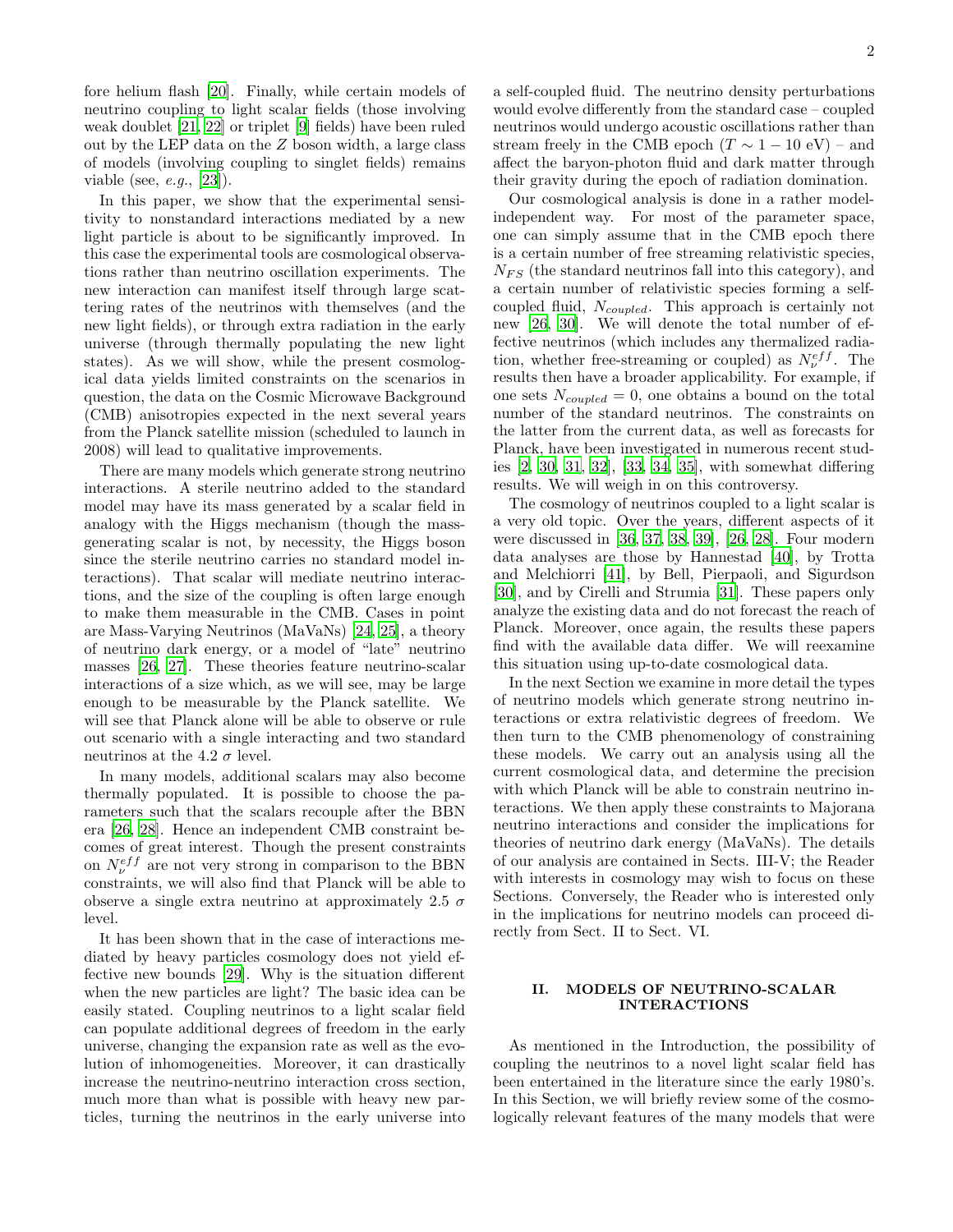constructed. For more details, the Reader should consult, e.g., [\[8,](#page-22-7) [9](#page-22-8), [21,](#page-23-6) [22,](#page-23-7) [23](#page-23-8), [36,](#page-23-21) [42\]](#page-23-27) and many other papers dedicated to the subject.

From the point of view of cosmological constraints based on the CMB, we are interested in the physics at 1 eV energies. At these low energies the relevant properties of the full models are captured by effective low-energy Lagrangian terms. We may thus try to learn about some of the common features of the models by building this interaction "bottom-up".

The starting step may be to seek an interaction of the Yukawa type,  $q\phi\nu\nu$ . To have the correct gauge structure, the neutrino field must be promoted to the lepton doublet. At the level of dimension 4 operators one can then write  $L^c \tau \cdot \phi L$ . This means the new scalar field  $\phi$  is a triplet of  $SU(2)$  and couples to the Z boson. If one further writes a symmetry breaking potential for  $\phi$ (to obtain a massless Goldstone boson – a Majoron), one obtains the classical model of Gelmini and Roncadelli [\[9\]](#page-22-8). This model has been ruled out by the LEP measurements of the Z boson width: the triplet Majoron would contribute an equivalent of two extra neutrino species to the width. This argument extends to other models in which the new light scalar is not a singlet of  $SU(2)$ ; for instance, the Higgs doublets [\[21,](#page-23-6) [22](#page-23-7)] would contribute a half of an extra neutrino species to the Z width. As a consequence, we must assume that the light scalar field is a Standard Model singlet.

The simplest renormalizable model that generates an effective low-energy neutrino-scalar coupling involves adding a right-handed sterile neutrino  $N$  to the theory and coupling a scalar  $\phi$  to it. To this end, consider the standard see-saw mechanism. The mixing of N with the Standard Model neutrinos only enters through a Dirac neutrino mass term, so that the neutrino Lagrangian contains

<span id="page-2-1"></span>
$$
\delta \mathcal{L} = yLHN + m_N NN. \tag{1}
$$

The first term is of the same form as the lepton Dirac masses in the Standard Model, while the second one is a Majorana mass term for the right-handed (sterile) neutrino. When the sterile neutrino is integrated out, assuming  $m_N \gg m_D \equiv yv$ , only a light Majorana neutrino remains, with mass  $y^2v^2/m_N$ .

We may now promote the sterile neutrino mass,  $m_N$ , to a dynamical (complex) field  $\phi$ , in analogy to the Standard Model Higgs mechanism, where the Dirac mass is generated by the dynamical Higgs [\[93\]](#page-24-0):

<span id="page-2-2"></span>
$$
\delta \mathcal{L} = yLHN + \lambda \phi NN. \tag{2}
$$

When  $\phi$  develops a VEV,  $\langle \phi \rangle = f$ , the sterile neutrino gets a mass  $m_N = \lambda f$  and can be integrated out of the theory. The light Goldstone mode  $G$  ( $\phi \equiv (f + \rho)e^{-iG/f}$ ) is coupled to the light neutrinos via an effective interaction of the form

<span id="page-2-0"></span>
$$
\frac{y^2}{\lambda f} e^{iG/f} (L \langle H \rangle) (L \langle H \rangle). \tag{3}
$$

Clearly, at the energies of  $O(1)$  eV the Higgs field in Eq. [\(3\)](#page-2-0) has no excitations, only the vacuum expectation values (VEVs),  $\langle H \rangle = v$ .

An alternative form of the interaction can be obtained by absorbing  $e^{iG/f}$  into the phase of L. The interaction then appears from the kinetic term for L,

$$
\frac{i}{f}\partial_{\mu}G\bar{L}\bar{\sigma}^{\mu}L + h.c.
$$
 (4)

This form makes manifest the derivative nature of the coupling of  $G$ .

We note that while the construction reviewed here is the simplest, it is certainly not unique. In general, the scalar field need not couple to only the sterile neutrino and could be coupled via both the Dirac and Majorana terms in Eq. [\(1\)](#page-2-1), e.g., by promoting  $y \to \phi/\Lambda$ ,  $m_N \to$  $\Phi^2/\Lambda$  [\[27\]](#page-23-12).

Expanding Eq.  $(3)$  to the first order in G, we find a Majorana mass for L,  $m_{\nu} = y^2 v^2/(\lambda f)$  (where  $v = \langle H \rangle$ ) and an effective Yukawa (pseudoscalar) interaction of G with  $L$ , with the coupling strength

$$
g = \frac{y^2 v^2}{\lambda f^2} = \frac{\lambda m_D^2}{m_N^2} = \frac{m_\nu}{f}.
$$
 (5)

The second equality has a very simple physical interpretation:  $m_D^2/m_N^2$  gives the amount of admixture of the sterile neutrino into the light mass eigenstate and  $\lambda$  is the coupling of g to the sterile component.

In order to generate a sizable coupling  $q$  between the neutrino and scalar, there must not be too large a hierarchy between  $m_{\nu}$  and the scale of symmetry breaking f. If the sterile neutrino mass is at GUT scale, the coupling of G is of the size  $g \sim 10^{-25}$ , assuming  $m_{\nu} \sim 0.1 \text{ eV}$ and  $\lambda \sim 1$ , which is too small to give rise to significant effects during the CMB epoch. On the other hand, if the scale of new physics,  $\Lambda$ , is TeV scale, couplings of the size  $g \sim 10^{-13}$  may be generated. Though this is a very small coupling, it is large enough to result in observable effects through decay-inverse decay of the neutrino to scalars, which tightly couples the scalars and neutrinos, removing neutrino free-streaming. We return in detail to the constraints on the coupling g in Sect. [VI.](#page-16-0)

There are many theories where a coupling  $g > 10^{-13}$ is generated. Theories of neutrino dark energy introduce interactions in the effective theory of the form Eq. [2,](#page-2-2) often with a sizable coupling  $g$ . In the models of dark energy originally discussed in [\[43\]](#page-23-28) and revived in [\[44\]](#page-23-29) as neutrino dark energy, the scalar generating the dark energy is a pNGB. If the scale of the symmetry breaking  $f$  of the scalar  $U(1)$  symmetry is sufficiently low (TeV scale or lower), a cosmologically interesting coupling between the scalar and neutrino may be generated. Since the scalar is a pNGB in these models, it is protected from large radiative corrections, and hence remains light–an advantage in any theory of dark energy. In a similar model of [\[45\]](#page-23-30),  $f \sim M_{nl}$ , but  $m_N$  and  $m_D$  are small, through extremely small Yukawa couplings y and  $\lambda$  to the neutrino mass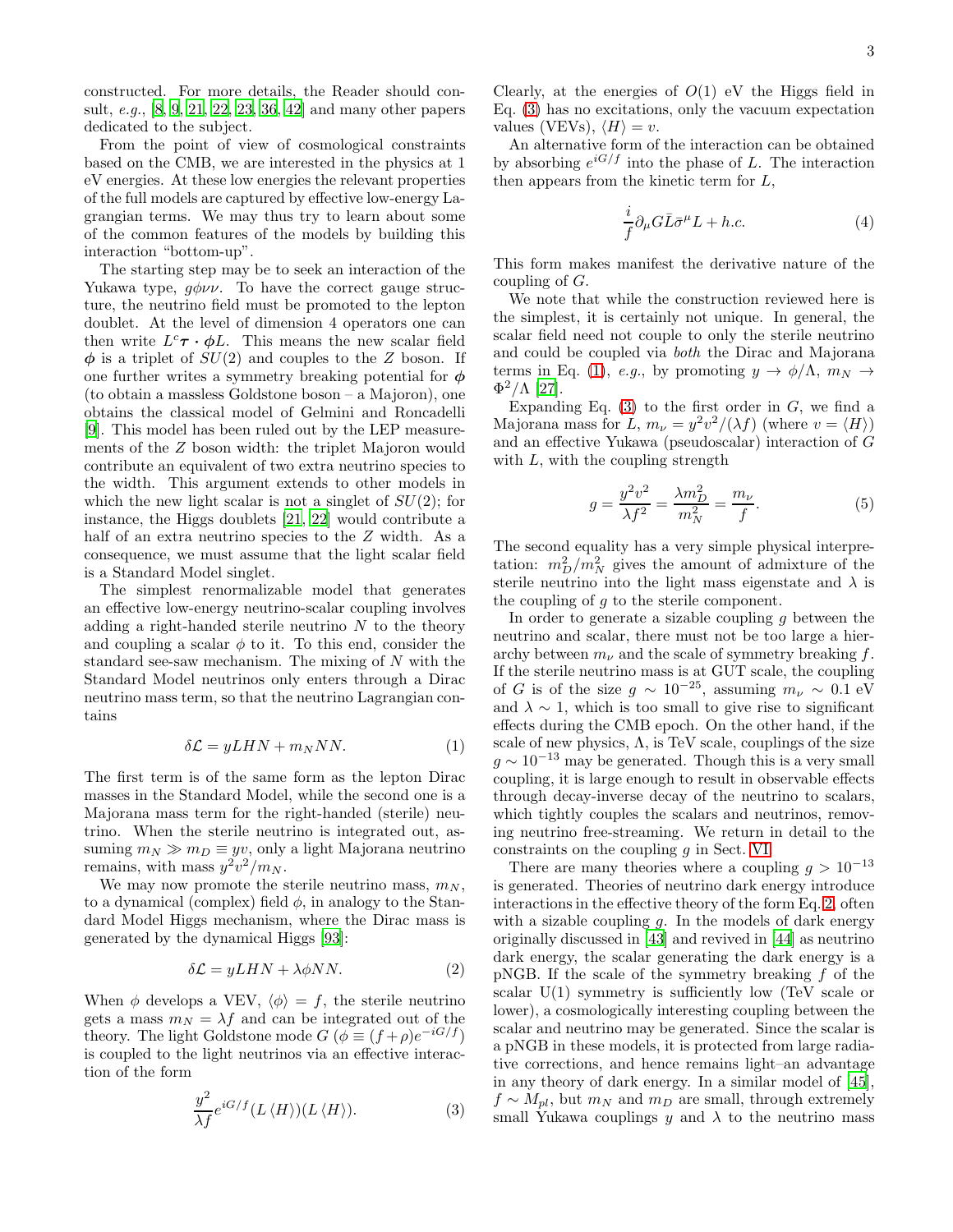generating fields H and  $\phi$ . Since  $\lambda$  is very small, g is also very small and there are no observable consequences in the CMB through the neutrino-scalar coupling. Because the sterile neutrino is light, however, and the mixing between the active and sterile neutrino is substantial, the sterile neutrino may become thermalized, and there may be signals in the CMB through increased  $N_{FS}$ .

Another theory of dark energy may also generate interesting signals in the CMB. In contrast to these models where the scalar field is typically associated with a broken symmetry at a comparatively high scale f, MaVaNs, as introduced in [\[24\]](#page-23-9), place the entire sector around a meV–this scale is chosen according to the measured neutrino mass splittings and the dark energy scale  $\delta m_{\nu}^2 \sim 10^{-1} \text{ eV}, \ \Lambda_{DE} \sim 10^{-2.5} \text{ eV}.$  As a consequence, all mass scales in the model, including the Dirac mass and the scalar mass, lie in the sub-eV range, and the coupling  $\lambda$  is typically not too small; the small hierarchy between the Dirac and sterile neutrinos implies a sizable coupling  $q$  in many cases.

There are many other instances where the hierarchy between the Dirac neutrino and sterile neutrino is much smaller due to the introduction of lighter sterile neutrinos. Much lighter sterile neutrinos have been considered in a wide variety of contexts, most notably perhaps in connection with the LSND measurement, where the presence of a sterile neutrino with mass around 1 eV has been invoked to explain the appearance of muon neutrinos [\[46\]](#page-23-31). Other models feature a keV mass sterile neutrino as the dark matter [\[47](#page-23-32), [48,](#page-23-33) [49\]](#page-23-34), sometimes with accompanying keV mass scalars [\[50\]](#page-23-35), and weak scale neutrinos associated with SO(10) GUTS, where the addition of the neutrino is necessary for anomaly cancellation [\[51](#page-23-36)]. Various low energy see-saws have also been considered, as in [\[26\]](#page-23-11), where the scale  $f$  is in the 50 MeV to 500 GeV range.

We have seen that there is a broad class of models which generate exotic neutrino-scalar interactions. The addition of these interactions, depending on the choices of  $\lambda$ ,  $m_D$  and  $m_N$ , may be good candidates for observation in the cosmic microwave background. First, additional scalars may become thermalized and increase the effective number of neutrino species. Second, these scalars mediate additional neutrino interactions, through scalar mediated neutrino scattering, which could remove neutrino free-streaming at CMB temperatures. We now turn our attention to studying the impact of non-standard behavior in the dark radiation sector on CMB anisotropies.

## <span id="page-3-2"></span>III. TIGHTLY COUPLED NEUTRINOS: MODIFIED EVOLUTION EQUATIONS.

We summarize the relevant physical effects of dark radiation (i.e. neutrinos) on the CMB. The energy density in relativistic neutrinos [\[94\]](#page-24-1) is a fraction  $\simeq N_{\nu}^{eff}/(N_{\nu}^{eff} +$ 4.4) of the total radiation (freely-streaming and coupled neutrinos plus photons). Thus during the radiation epoch the neutrino gravity is important. One needs to consider both the effects of the neutrino background density and that of the neutrino density perturbations.  $N_{\nu}^{eff}$  dictates the expansion rate of the universe and, together with matter density  $\Omega_m h^2$ , controls the redshift of matter-radiation equality,  $z_{eq}$ . The latter effect is more subtle. Assuming adiabatic initial conditions, the neutrino and photon inhomogeneities are of comparable size to begin, so the presence of neutrinos modifies the evolution of the photon perturbations. When a perturbation of a given size enters the horizon, the gravity of the neutrino perturbation is comparable to the gravity of the photon perturbation. The subsequent evolution of the two, however, are different. The photon-baryon plasma oscillates like a compressible fluid; the standard neutrinos, on the other hand, stream freely, quickly erasing their density fluctuations. Gravitational coupling between the two means that the evolution of fluctuations in the photons could be affected by neutrino free-streaming. In fact, Stewart [\[52](#page-23-37)] noted back in 1972 that if this effect were large, it would jeopardize structure formation.

Shortly thereafter, Peebles [\[53\]](#page-23-38) numerically solved the problem of the coupled evolution of the neutrino and photon perturbations. He showed that the neutrino inhomogeneities in the standard case do indeed decay shortly after entering the horizon; in the process, they damp photon inhomogeneities, although at a significantly smaller level (∼12%) than anticipated by Stewart. Much more recently, the problem was addressed by more accurate numerical computations and analytically [\[34,](#page-23-19) [54](#page-23-39)] and for the CMB power spectrum the amount of suppression (relative to the case where all the radiation is strongly coupled) was found to be

<span id="page-3-0"></span>
$$
\delta C_{\ell}/C_{\ell} \approx -0.53 \,\rho_{FS}/\rho_{rad},\tag{6}
$$

where  $\rho_{FS}$  is the energy density in freely streaming radiation and  $\rho_{rad}$  is the total radiation density (freestreaming plus strongly coupled, including photons).

Coupling the oscillating photons to the damped neutrinos through the gravitational potential also changes the phase of the photon oscillations, due to a change in the speed at which information propagates in the fluid from the presence of freely streaming neutrinos, compared to the hypothetical case of no free-streaming neutrinos. This effect was clearly established in [\[34](#page-23-19)]. The resulting shift of the CMB peaks is

<span id="page-3-1"></span>
$$
\delta \ell \approx -57 \,\rho_{FS}/\rho_{rad}.\tag{7}
$$

Remarkably, both the amplitude suppression and phase shift are clearly present in the Peebles' solution [\[95\]](#page-24-2). These effects are at the core of the physics behind the sensitivity of CMB to neutrino free-streaming. The amount of damping and the phase shift change if either additional freely streaming relativistic ("neutrino-like") species are added or the neutrinos become self-coupled. In the latter case, both effects are removed: the neutrino fluid oscillates similarly to the photon fluid (without baryon loading).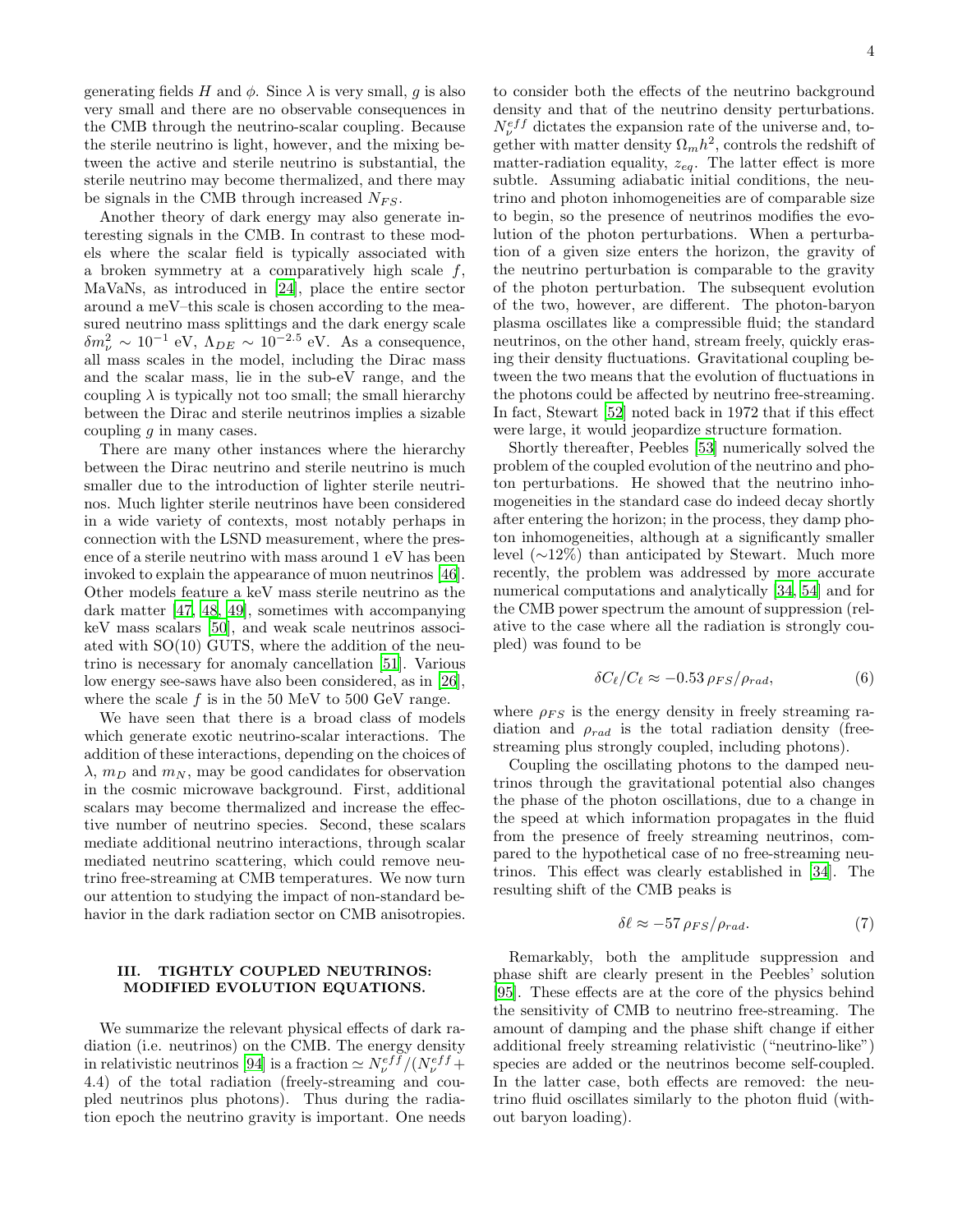Notice that the effect is not uniform for all CMB multipoles. The above argument was made for modes entering the horizon in the radiation era. For modes entering the horizon in the matter era, the neutrino perturbations have no effect. Thus, the damping is operational only on small scales,  $l \gtrsim 200$ .

In our analysis, we consider interacting neutrinos in the tightly coupled limit. By this we mean that the neutrinos can be approximated by a fluid for the entire range of relevant scales, including the scales corresponding to the CMB multipoles of  $l \sim 2000$  and those measured by the large scale structure (LSS) surveys SDSS and 2dF. The neutrino analogue of the Silk damping scale is thus assumed to be well below  $\sim O(10)$  comoving Mpc. The implications of this assumption are further discussed in Sect. [VI.](#page-16-0)

With the above assumptions, the Boltzmann equations for the coupled neutrinos are very simple, as discussed in [\[55\]](#page-23-40): the standard multipole expansion for the neutrino perturbations (see [\[56\]](#page-23-41)) is truncated at the level of density and velocity perturbations. The quadrupole (shear) and higher order moments of the perturbations are set to zero. The analogues of Eqs. (49) or (50) in [\[56](#page-23-41)] are:

• Synchronous gauge

$$
\dot{\delta}_{\nu} = -\frac{4}{3}\theta_{\nu} - \frac{2}{3}\dot{h},
$$
  
\n
$$
\dot{\theta}_{\nu} = \frac{1}{4}k^2\delta_{\nu},
$$
  
\n
$$
\sigma_{\nu} = 0.
$$
\n(8)

• Conformal Newtonian gauge

$$
\dot{\delta}_{\nu} = -\frac{4}{3}\theta_{\nu} + 4\dot{\phi},
$$
  
\n
$$
\dot{\theta}_{\nu} = \frac{1}{4}k^2\delta_{\nu} + k^2\psi,
$$
  
\n
$$
\sigma_{\nu} = 0.
$$
\n(9)

Here all the conventions are those of [\[56\]](#page-23-41). The quantity  $\delta_{\nu} \equiv \delta \rho_{\nu} / \rho_{\nu}$  is the neutrino density perturbation;  $\theta_{\nu} \equiv ik^{j} \delta T^{0}_{j}/(\bar{\rho}+\bar{P}),$  with the " $\nu$ " index assumed on the right hand side, is the neutrino velocity perturbation;  $\sigma$ is the shear (see Eq.  $(22)$  of [\[56](#page-23-41)]). The quantity h is one of the two scalar perturbations in the synchronous gauge (the one corresponding to the trace of the scalar metric perturbation).  $\phi$  and  $\psi$  are the scalar metric perturbations in the Conformal Newtonian gauge. They coincide, up to a sign, with the gauge invariant Bardeen variables [\[57\]](#page-23-42).

The same method of truncating the multipole expansion is utilized in the earlier analyses. Our equations agree with those of [\[30](#page-23-15), [40](#page-23-25)] (which are stated in the synchronous gauge) and those of [\[31](#page-23-16)] (which are stated in the Conformal Newtonian gauge). We note that the CAMB [\[58\]](#page-23-43) code we use (also CMBFast [\[59\]](#page-23-44)) employs the synchronous gauge. A slightly more general parameterization in terms of the "viscosity parameter",  $c_{vis}^2$  [\[60](#page-23-45)] is followed in [\[41\]](#page-23-26).



<span id="page-4-0"></span>FIG. 1: Effect of neutrino free-streaming on the CMB multipole spectrum. The thickest curve is the spectrum with the best fit parameters from WMAP3; the other curves (from bottom to top) correspond to 1, 2, and 3 strongly coupled neutrinos (keeping the total number of neutrinos fixed at 3).

The effect of making the neutrinos coupled, for fixed cosmological parameters, is illustrated in Fig. [1.](#page-4-0) The thick curve refers to the standard case of three freely streaming neutrinos, while the other curves illustrate the effect of coupling 1, 2, and 3 neutrinos (in order of deviation from the thick curve). The changes of the temperature (TT), polarization (EE), and the cross correlation between them (TE) are shown. The Figure clearly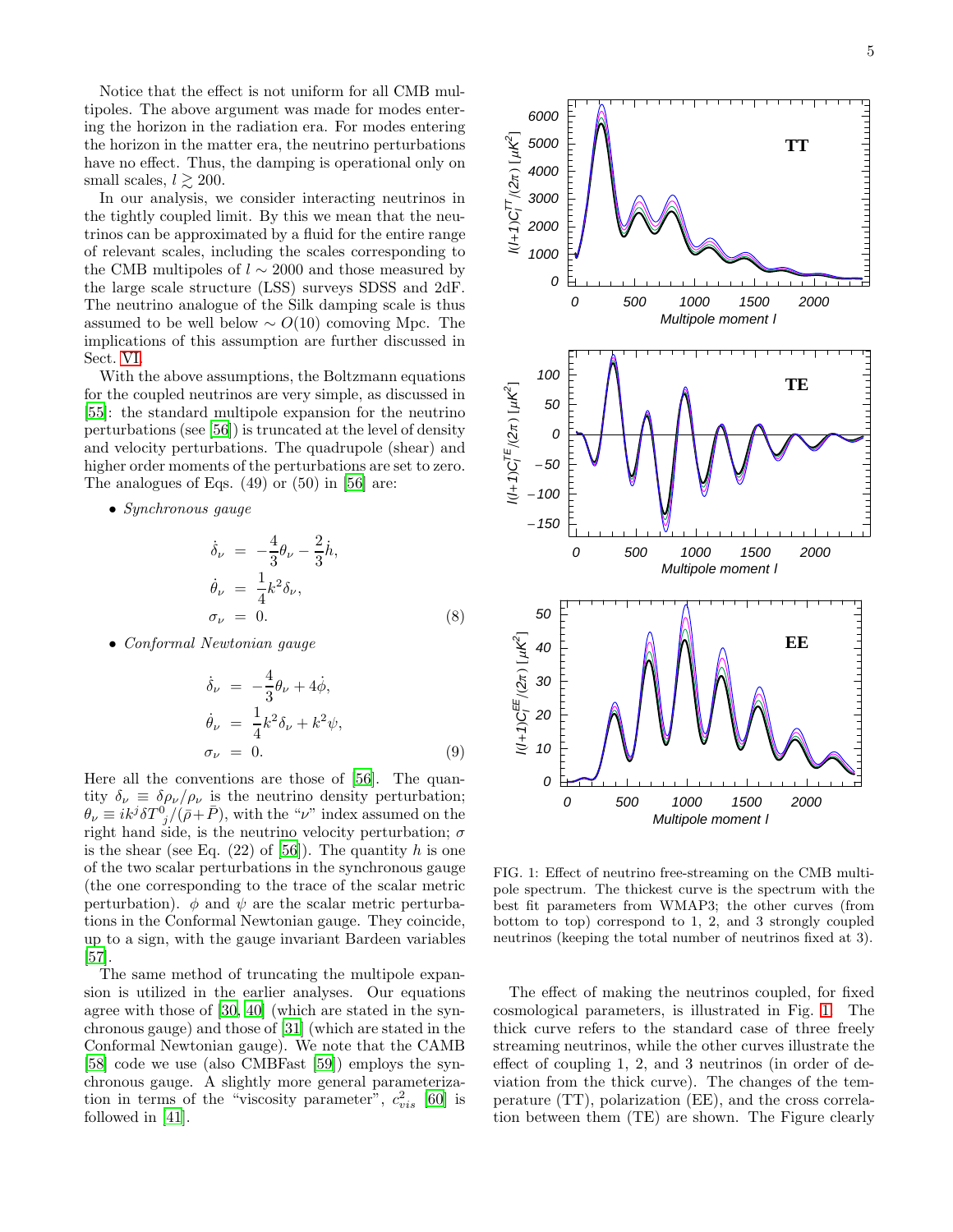exhibits both the amplitude suppression and the phase shift effects at  $l \gtrsim 200$ .

The difference in the anisotropies on scales  $l \geq 200$ is quite large (on average about 25-30% for three coupled neutrinos), well outside the errors of the current WMAP data. However, this does not mean than the coupled neutrino scenario is already excluded. Indeed, it must be kept in mind that there are many cosmological ("nuisance") parameters that can be adjusted, such as the baryon, dark matter and dark energy densities, the spectrum of primordial fluctuations, and others. By adjusting these parameters, it may be possible to undo most of the effect of the neutrino self-coupling.

This issue of "degeneracies" between different parameters is of course well known in cosmology. A simple illustration of it is given in Fig. [2](#page-5-0) where we show changing the CMB power spectra as one changes the total number of freely streaming neutrinos. While simply changing  $N_{FS}$  to 7 produces a large shift in the position of the peaks (because of the faster expansion in the radiation era as discussed above), the effect can be compensated by changing other parameters such that the redshift of equality is preserved [\[33](#page-23-18)].  $1 + z_{eq}$  =  $4.05\times10^{4}\Omega_{m}h^{2}/(1+0.6905N_{\nu}^{eff}/3.04)$  is fixed while varying  $N_{\nu}^{eff}$  by scaling  $h^2$  to compensate for the increase in  $N_{\nu}^{eff}$ , while also fixing the physical baryon density  $\Omega_b h^2$ and  $\Omega_m$ . Indeed, the physical quantities that are measured in CMB are dimensionless quantities (angles on the sky), hence they depend on the ratios of the physical densities, etc. See, e.g., [\[61\]](#page-23-46) for further discussion.

Not all effects follow this simple argument. For example, the Silk damping does not, as it involves a physical dimensionful constant, the Thompson cross section. The faster expansion of the universe with more neutrinos implies more Silk damping in the high multipoles of the CMB [\[96](#page-24-3)]. This can be partially compensated by adjusting the Helium fraction, as discussed in [\[34\]](#page-23-19). It should be kept in mind that this mechanism is limited by a variety of astrophysical considerations. We will return to this topic in Sect. [V B.](#page-15-0)

The real challenge is to establish the size of the residual differences of the CMB predictions in the two scenarios, after appropriately adjusting the "nuisance" parameters, in comparison with the resolution of the experiments. These residual differences turn out to be much smaller than the differences seen in Fig. [1.](#page-4-0) This fact renders difficult writing down a simple estimate for the predicted sensitivity of the present and future experiments using order-of-magnitude arguments and necessitates a detailed scan of the multidimensional parameter space.

In Sect. [V B](#page-15-0) we show how well the effects of amplitude suppression [\(6\)](#page-3-0) and phase shift [\(7\)](#page-3-1) can be compensated by adjusting the cosmological parameters and how big the residual differences are. We will also see which CMB multipoles are essential for testing the neutrino sector and how robust our predictions for Planck are. A complete analysis of this type has not been done before.

We now present the results of our numerical studies.



<span id="page-5-0"></span>FIG. 2: Effect of extra neutrinos on the CMB multipole spectrum. The central black curve is the spectrum with the best fit parameters from WMAP3, the top green curve the spectrum with 7 freely streaming neutrinos, and the lowermost magenta curve results when the total number of freely streaming neutrinos is 7, but  $z_{eq}$  is kept fixed by varying  $h^2$ .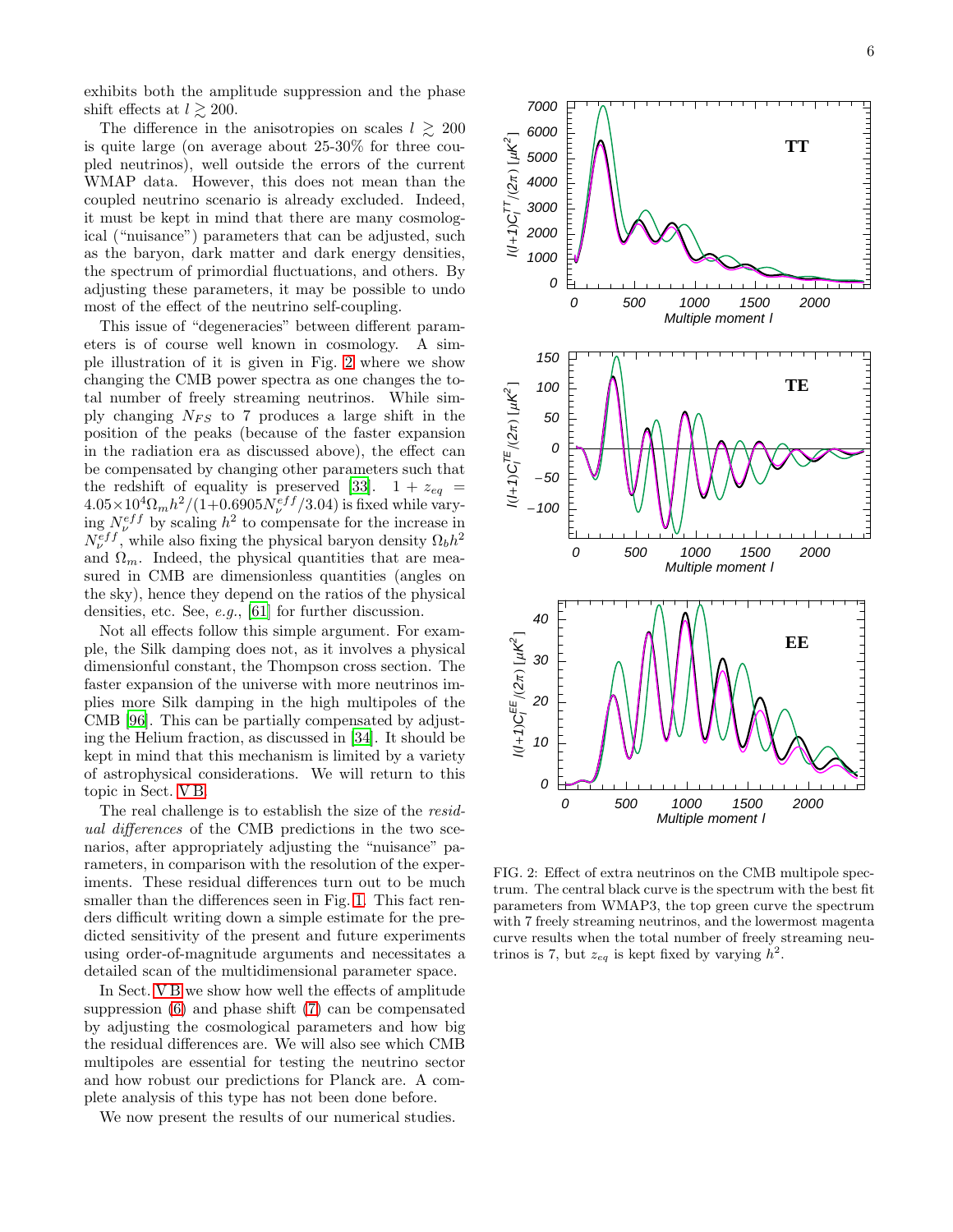### IV. NUMERICAL RESULTS

### A. Sensitivity of the current data

## <span id="page-6-1"></span>*1. Literature overview*

We begin by summarizing the bounds on the numbers of freely streaming and self-coupled relativistic species derived in the literature. In the case of extra relativistic species, a number of studies have been undertaken in the last several years. Crotty, Lesgourgues, and Pastor found the effective number of neutrinos to lie in the interval [1.4, 6.8] at 95% confidence level (C.L.), by combining WMAP year one data [\[62\]](#page-23-47) with the LSS data from 2dF [\[63\]](#page-23-48) and a prior on the Hubble constant. Similar results were found by Pierpaoli [\[64\]](#page-23-49) and Hannestad [\[65\]](#page-23-50). Bell, Pierpaoli, and Sigurdson [\[30\]](#page-23-15) have shown that WMAP year one data [\[62\]](#page-23-47), Lyman- $\alpha$  forest [\[66\]](#page-23-51), and Sloan Digital Sky Survey (SDSS) data [\[67](#page-23-52)] taken together constrain the effective number of neutrinos to be  $4.9^{+1.9}_{-2.3}$  at 95% C.L. Seljak, Slosar and McDonald [\[2\]](#page-22-1) have also computed this number with more recent data – including the WMAP three year data (WMAP3) [\[68](#page-23-53), [69\]](#page-23-54), Lyman- $\alpha$  forest data [\[70\]](#page-23-55), SDSS measurements of the baryon acoustic oscillations [\[71\]](#page-23-56) (see [\[2\]](#page-22-1) for a complete list). They find a similar result,  $N_{FS} = 5.3_{-1.7}^{+2.1}$  at 95% C.L. The WMAP team finds year-3 data combined with large-scale structure and supernovae prefer  $3.3 \pm 1.7$  neutrinos [\[72\]](#page-23-57). Cirelli and Strumia [\[31](#page-23-16)] find  $N_{FS} = 5 \pm 2$  (2 $\sigma$  errors). In contrast, Hannestad and Raffelt [\[32](#page-23-17)], constraining neutrino mass and relativistic energy density together, determine  $2.7 < N_{FS} < 4.6$  at 95% C.L. using WMAP3 and largescale structure data from 2dF and SDSS.

In the case of self-interacting neutrinos, all fits are consistent with no interactions, but with (very) different confidence levels. Hannestad [\[40](#page-23-25)] concludes that in the model with three interacting neutrinos "it is impossible to simultaneously fit CMB and LSS data". From his Fig. 8 we read off a  $3\sigma$  exclusion using only WMAP1 and  $6\sigma$  exclusion when this data is combined with the SDSS LSS data and the HST Hubble constant measurement (in the limit of zero neutrino mass). In contrast, Trotta and Melchiorri [\[41\]](#page-23-26) find that the interacting neutrino scenario is disfavored at only  $2.4\sigma$ . Similarly, Bell, Pierpaoli, and Sigurdson find  $N_{coupled} < 3.0$  at 95% C.L. Cirelli and Strumia find the number of additional interacting neutrinos constrained to be less than 1.3 at  $1\sigma$  with more recent data (including WMAP3).

In short, there is quite a bit of variation between the published results. Some of this variation could be attributed to different data used in the calculations (for example, WMAP 1-year vs. WMAP 3-year data releases, whether Lyman- $\alpha$  was included in the analysis or not, etc), but some clearly must be due to the differences in the analyses themselves. We therefore consider it wellmotivated to repeat the calculations, using the most recent data available to us. In Sect. [IV A 2](#page-6-0) we consider the sensitivity of WMAP3 alone, while in Sects. [IV A 3](#page-7-0) and [IV A 4](#page-9-0) we add other cosmological data.

As far as forecasting for Planck, published results on  $N_{FS}$  likewise differ. In addition, no analysis on  $N_{coupled}$ has been performed. Ref. [\[33](#page-23-18)] finds that Planck will be able to constrain the total number of freely streaming neutrino species to  $\Delta N_{FS} = 0.24$  (1 $\sigma$  error) using temperature information only and a sky coverage  $f_{\rm sky} = 0.5$ . In contrast, Ref. [\[34\]](#page-23-19) finds using Planck temperature information only  $\Delta N_{FS} = 0.6$  even with a more optimistic sky coverage  $f_{\rm sky} = 0.8$ . Both studies employ the same technique (the Fisher matrix analysis). Finally, Ref. [\[35](#page-23-20)] investigated the bounds on  $N_{FS}$  using both the Fisher analysis and Markov Chain Monte Carlo (MCMC). The results are quite intriguing: while the Fisher analysis yields  $\Delta N_{FS} = 0.26(0.27)$  with (without) lensing, the MCMC method yields very different results depending upon whether lensing is assumed – with lensing the result is consistent with the Fisher analysis, while without lensing  $\Delta N_{FS} = 0.46$ . The forecast for Planck's sensitivity to the number of self-coupled neutrinos to the best of our knowledge has not been done. We perform a combined analysis of Planck's sensitivity to freely streaming and self-coupled neutrino species in Sect. [IV B 1.](#page-11-0) We also investigate, in Sect. [IV B 2,](#page-11-1) a potential impact of combining Planck with other cosmological data.

### <span id="page-6-0"></span>*2. WMAP3 alone*

As a first calculation, we investigate how sensitive WMAP is by itself to neutrino self-coupling. We do this by fitting WMAP3 [\[68](#page-23-53), [69](#page-23-54)], varying a set of cosmological parameters (to be specified shortly) under four different assumptions: (i) three standard free-streaming neutrinos; (ii) one neutrino coupled, two free-streaming; (iii) two neutrinos coupled, one free-streaming; (iv) all three neutrinos coupled. We then compare the goodness of fit at the corresponding best-fit points. We also explore the sensitivity of WMAP to the total number of (standard) neutrinos, in a similar way. For this, we consider two more scenarios: one with the total neutrino number equal to five and another with a single neutrino flavor.

The fitting is done using the MCMC code COSMOMC [\[73\]](#page-23-58), with the CAMB code [\[58\]](#page-23-43) modified by us to include both freely streaming and tightly self-coupled neutrinos. The MCMC method is by now a standard tool in cosmology, used for both data analysis and forecasting. It is employed by the WMAP [\[72,](#page-23-57) [74\]](#page-23-59) and Planck [\[75\]](#page-23-60) teams, as well as many other groups (in particular, among the papers reviewed in Sect. [IV A 1,](#page-6-1) [\[2](#page-22-1), [30,](#page-23-15) [35,](#page-23-20) [41](#page-23-26)] use MCMC). With the MCMC method, the likelihood function is mapped out in a multidimensional region of parameters around its maximum. As a result, one gets the location of the best-fit point, with the corresponding likelihood characterizing the goodness of fit, as well as the allowed ranges of the parameters. One need not make a priori assumptions on the functional form of the likelihood function, although choosing the parameteriza-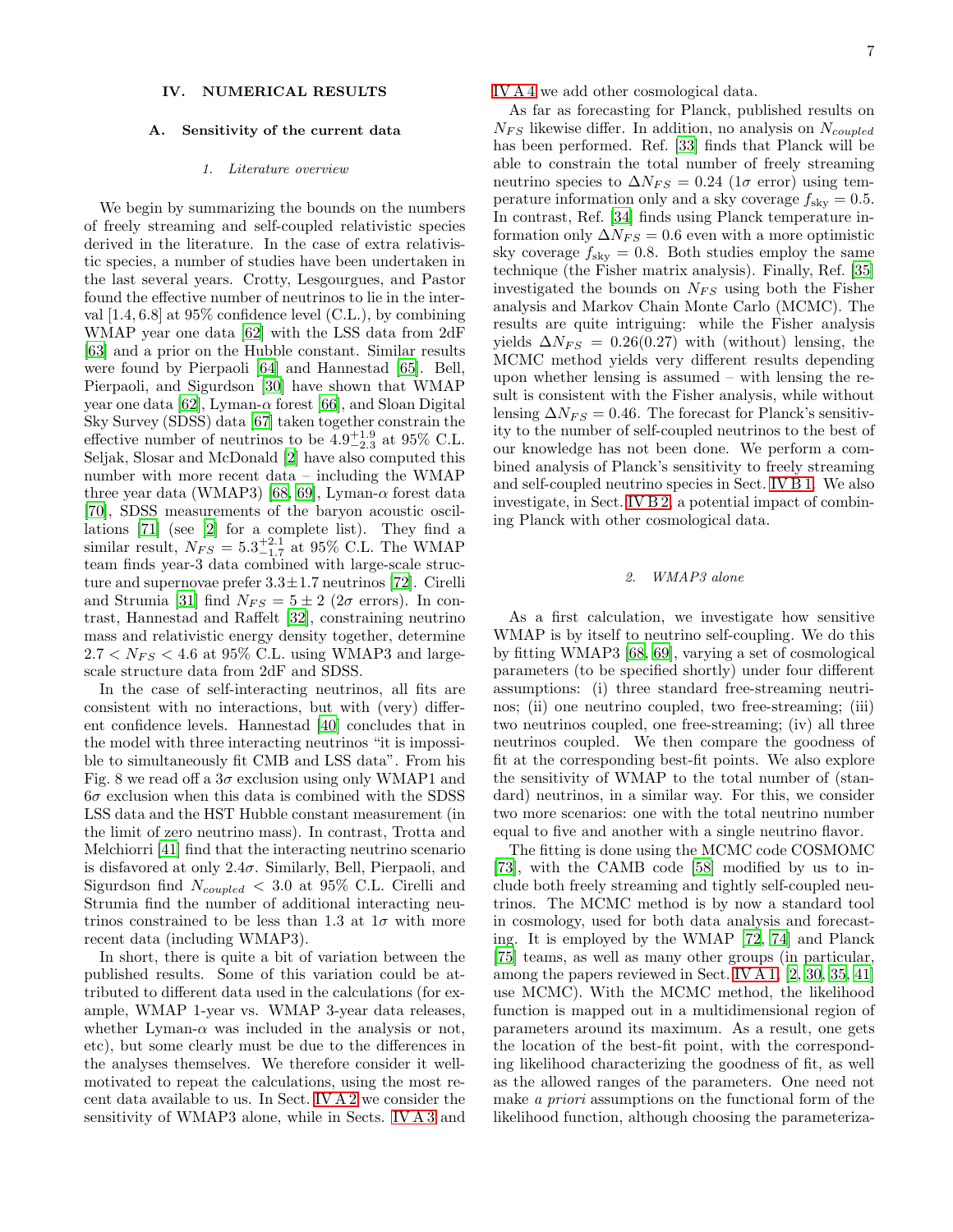| $(N_{FS}, N_{coupled})$ $\delta \chi^2$ C.L. |  | $\Omega_h h^2$                                                                                                                                      | $\Omega_c h^2$ |  | $n_{s}$ | $\log[10^{10}A_s]$ $\Omega_{\Lambda}$ $\text{Age/GYr}$ $\Omega_m$ |                     |       | $z_{re}$ | $H_0$                                          |
|----------------------------------------------|--|-----------------------------------------------------------------------------------------------------------------------------------------------------|----------------|--|---------|-------------------------------------------------------------------|---------------------|-------|----------|------------------------------------------------|
| (3,0)                                        |  | 0.02216   0.10519   1.0394   0.089   0.953                                                                                                          |                |  |         | 3.02                                                              | 0.76                | 13.75 |          | $[0.24]$ 11.3 72.8                             |
| (2,1)                                        |  | $\left  0.2 \right  0.1 \sigma \left  0.02249 \right  0.10478 \left  1.0423 \right  0.078 \left  0.927 \right $                                     |                |  |         | 2.93                                                              | 0.77                | 13.66 |          | $0.23 \mid 10.2 \mid 73.8 \mid$                |
| (1, 2)                                       |  | $\vert$ 0.4 $\vert$ 0.2 $\sigma$ $\vert$ 0.02323 $\vert$ 0.10367 $\vert$ 1.0472 $\vert$ 0.080 $\vert$ 0.907 $\vert$                                 |                |  |         | 2.86                                                              | 0.78                | 13.43 |          | $0.22 \mid 10.1 \mid 76.5$                     |
| (0, 3)                                       |  | $1.4 \mid 0.7\sigma \mid 0.02436 \mid 0.09828 \mid 1.0542 \mid 0.095 \mid 0.897 \mid$                                                               |                |  |         | 2.80                                                              | $\Box$ 0.82         | 13.06 |          | 0.18 11.0 83.0                                 |
| (1,0)                                        |  | $\ 0.6\ 0.3\sigma\ 0.02201\ 0.07183\ 1.0521\ 0.091\ 0.914\ $                                                                                        |                |  |         | 2.88                                                              | 0.77                | 15.82 |          | $\left  0.23 \right  10.0 \left  64.1 \right $ |
| (5,0)                                        |  | $\parallel$ 0.6 $\parallel$ 0.3 $\sigma$ $\parallel$ 0.02187 $\parallel$ 0.13921 $\parallel$ 1.0312 $\parallel$ 0.088 $\parallel$ 0.968 $\parallel$ |                |  |         | 3.08                                                              | $\blacksquare$ 0.74 | 12.40 |          | $0.26$   12.2   79.3                           |

<span id="page-7-1"></span>TABLE I: The best fit values of  $-log(likelihood)$  (second column) and the corresponding shift of the best fit parameters as a function of the number of coupled neutrinos. The last five columns list derived parameters. The initial spectrum is defined with a pivot point  $k_{piv} = 0.05 \text{ Mpc}^{-1}$ . The fit is to the WMAP3 dataset only.

tion in such a way that the posterior distributions are approximately Gaussian and there are no strong correlations saves computer time [\[73\]](#page-23-58) [\[97](#page-24-4)].

In this Subsection, we choose the following six cosmological parameters: the physical densities of baryons,  $\Omega_b h^2$ , and dark matter,  $\Omega_c h^2$ , the ratio of the approximate sound horizon to the angular diameter distance  $\theta$ , the optical depth to the last scattering surface  $\tau$ , and the primordial spectrum of the scalar curvature perturbations, characterized by the spectral index  $n_s$  and the power  $A_s$  on a preset ("pivot") scale (taken in this calculation to be  $k_{piv} = 0.05 \text{ Mpc}^{-1}$ . We assume that the Universe is flat, there is no running of the spectral index, the Helium fraction is fixed at  $Y_{\text{He}} = 0.24$  and the dark energy is a cosmological constant  $(w = -1)$ . As we will see, in the case of WMAP3, the six parameters we vary contain the necessary degeneracies with the neutrino coupling.

The results are tabulated in Table [I.](#page-7-1) The first row corresponds to the standard scenario,  $N_{FS} = 3, N_{coupled} =$ 0. The next three rows correspond to coupling one, two, or three of the neutrino species, while keeping the total number of neutrinos at three. Finally, in the last two rows, we vary the total number of neutrino species, assuming they are all freely streaming.

The second column shows the difference between the  $\chi^2$  of the best fit in a given scenario and the corresponding quantity in the standard scenario (first row). The third column shows the corresponding confidence level (C.L.) [\[98\]](#page-24-5). The next six columns in the Table show the values of the best-fit parameters for each scenario. The last five columns show the values of derived parameters: the cosmological constant  $\Omega_{\Lambda}$ , the age of the Universe, the matter fraction  $\Omega_m$ , the red-shift of ionization  $z_{re}$  and finally the Hubble constant,  $H_0$ . To compensate for the effect of neutrino coupling,  $H_0$  increases, while  $\Omega_m$  and the spectral index decrease. To compensate for additional neutrino species, all three quantities increase. In the latter case, it is easy to check that the best-fit parameters shift in such a way that the redshift of matter-radiation equality,  $z_{eq}$ , is preserved, as discussed in Sect. [III.](#page-3-2)  $A_s$  also increases with  $N_{FS}$  to compensate for the reduction of perturbations on all scales.

From the second column, we see that the effects of the neutrino coupling as well as the variation of the total number of neutrinos are nearly perfectly compensated.

The quality of the fits is virtually the same in each of the six cases. Therefore, WMAP by itself cannot distinguish between these scenarios. This conclusion is consistent with the findings of the analysis by the WMAP collaboration, which considers the sensitivity of the experiment to the number of freely streaming neutrino species [\[72\]](#page-23-57). It differs from the findings of [\[40\]](#page-23-25) where a  $3\sigma$  exclusion of the  $(N_{FS} = 0, N_{coupled} = 3)$  scenario was claimed. Clearly, our conclusion relies on the ability of the code to find the set of parameters that give the most complete compensation of the effects of modifying the neutrino sector. We see that the MCMC method accomplishes this task well.

## <span id="page-7-0"></span>*3. WMAP3 plus large scale structure (2dF, SDSS), HST, SN Ia.*

We now explore if the addition of the other presently available cosmological data can lift the degeneracy of WMAP3. In this analysis, we include the data on the large scale structure (LSS) from the 2dF [\[76\]](#page-23-61) and the SDSS survey – both the Main [\[67\]](#page-23-52) and the recently released Large Red Galaxy (LRG) [\[77](#page-23-62)] data samples. We also use the Type Ia supernova data from the SNLS collaboration [\[78\]](#page-23-63), as well as the Hubble constant measurements from the Hubble Space Telescope (HST) [\[79\]](#page-23-64), in the form of a Gaussian prior  $h = 0.72 \pm 0.8$ .

We vary eight parameters, six as described in the previous Subsection, plus two more, the helium fraction,  $Y_{\text{He}}$  and the running of the spectral index,  $n_s$ . These two parameters are added in anticipation of the analysis for Planck, where their roles are important. With the present day data, as we will see, they do not make much of a difference. For the helium fraction, we use a gaussian prior  $Y_{\text{He}} = 0.24 \pm 0.009$  motivated by observational bounds [\[80\]](#page-23-65). We also impose a rather generous hard prior,  $0.15 < Y_{\text{He}} < 0.3$ . The values greater than 0.3 would be problematic for the solar model (since the input value into the solar model cannot be less than the primordial value) [\[81](#page-23-66), [82](#page-24-6)].

We begin by performing a combined fit to all the data. Results for several specific scenarios are shown in Table [II.](#page-8-0) We find that the degeneracies of the WMAP3-only analysis are broken by the additional data. In particular, relative to the standard case of three freely streaming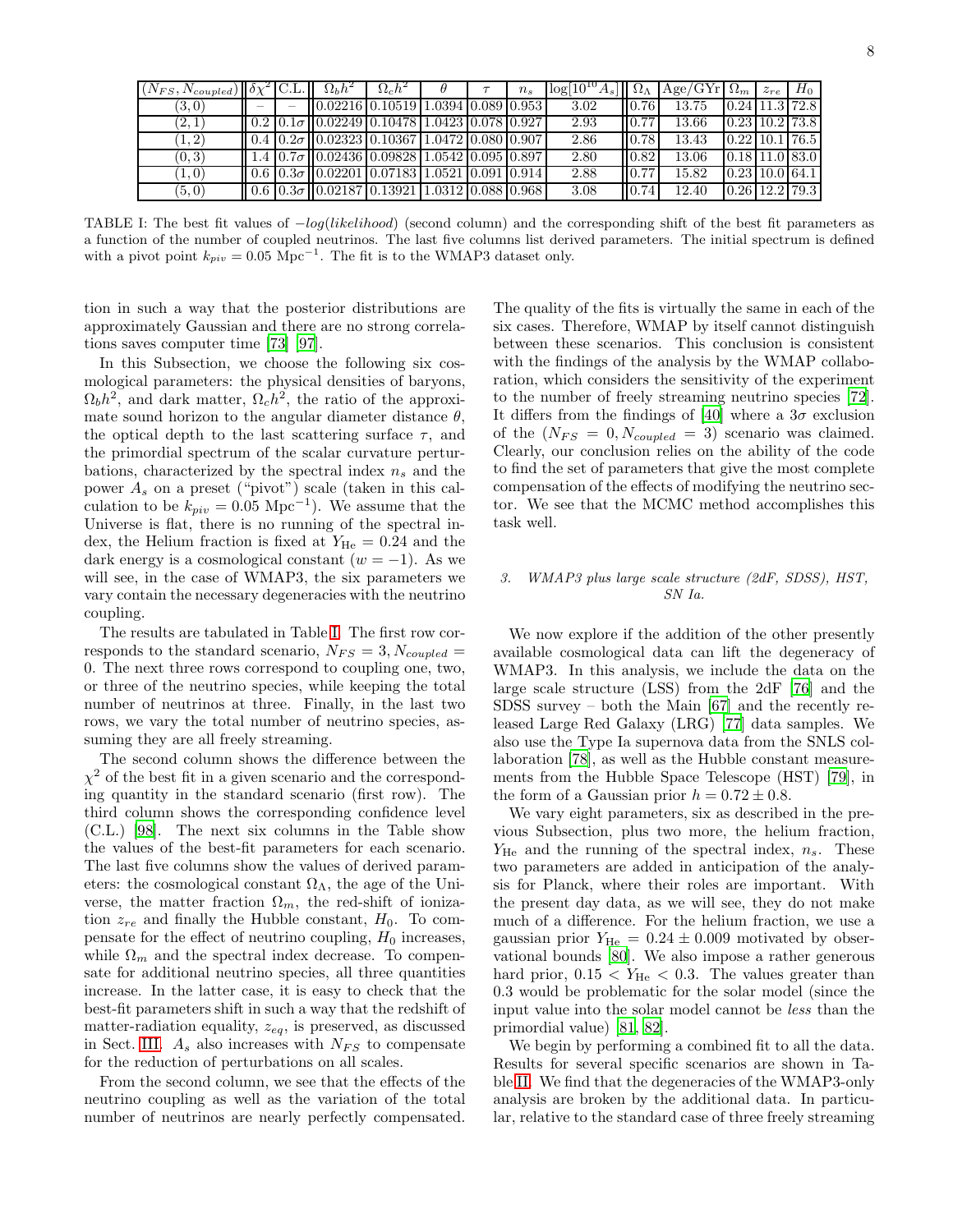| $\left \left(N_{FS},N_{coupled}\right)\right \left \delta\chi^{2}\right $ |        | $\Omega_h h^2$                                                                                                                                                                                                                 | $\Omega_c h^2$ |  | $Y_{\rm He}$ | $n_{s}$ | $n_{\rm run}$ | $\log[10^{10}A_s]$ $\Omega_{\Lambda}$ |       | Age/GYr $\Omega_m$ | $z_{re}$ | $H_0$ | $\sigma_8$                                              |
|---------------------------------------------------------------------------|--------|--------------------------------------------------------------------------------------------------------------------------------------------------------------------------------------------------------------------------------|----------------|--|--------------|---------|---------------|---------------------------------------|-------|--------------------|----------|-------|---------------------------------------------------------|
| (3,0)                                                                     |        | 0.02259   0.11083   1.0418   0.073   0.244   0.985   0.018                                                                                                                                                                     |                |  |              |         |               | 3.03                                  |       | 13.70              |          |       | 0.26 9.9 71.4 0.791                                     |
| $^{\prime}2,1$                                                            |        | $\frac{1.5\sigma}{1.5\sigma}$ 0.02340 0.11703 1.0478 0.079 0.236 0.956 0.062                                                                                                                                                   |                |  |              |         |               | 3.00                                  | 0.73  | 13.47              |          |       | $[0.27]10.3$ 71.8 0.793                                 |
| $1, 2^{\circ}$                                                            |        | $8.8$   $2.5\sigma$   0.02390   0.11993   1.0506   0.074   0.242   0.926   0.008                                                                                                                                               |                |  |              |         |               | 2.93                                  | 0.72  | 13.36              |          |       | $0.28$   9.8   72.0   0.770                             |
| (0, 3)                                                                    |        | $\left[15.6\right]3.5\sigma\left[0.02406\right]0.12599\left[1.0563\right]0.074\left[0.242\right]0.888\left[-0.017\right]$                                                                                                      |                |  |              |         |               | 2.89                                  | 10.71 | 13.18              |          |       | $\lfloor 0.29 \rfloor$ 9.9 $\lfloor 72.5 \rfloor$ 0.776 |
| 1,0                                                                       |        | $12.3$ 3.1 $\sigma$ 0.02296 0.08411 1.0586 0.083 0.242 0.958 0.015                                                                                                                                                             |                |  |              |         |               | 2.98                                  | 10.71 | 15.59              |          |       | $\lfloor 0.29 \rfloor$ 9.8 $\lfloor 61.2 \rfloor$ 0.735 |
| (5,0)                                                                     | $-0.3$ | $(0.02210(0.13999(1.0315(0.090(0.241(0.986(0.006(0.000(0.000(0.000(0.000(0.000(0.000(0.000(0.000(0.000(0.000(0.000(0.000(0.000(0.000(0.000(0.000(0.000(0.000(0.000(0.000(0.000(0.000(0.000(0.000(0.000(0.000(0.000(0.000(0.00$ |                |  |              |         |               | 3.10                                  | 0.74  | 12.37              |          |       | $\left  0.26 \right  12.4 \left  79.4 \right  0.850$    |

TABLE II: The same as Table [I,](#page-7-1) but including WMAP3, SDSS Main and LRG data samples, 2dF, HST, and SN Ia datasets. The last column is the derived best fit value of  $\sigma_8$ .

<span id="page-8-0"></span>

<span id="page-8-1"></span>FIG. 3: The shift of the best-fit parameters as a result of neutrino coupling. The dashed-dotted curves correspond to the scenario of coupled neutrinos, while the solid ones refer to the standard (free streaming) neutrinos. In both cases, the fits are to the datasets from WMAP3, SDSS, 2dF, HST, and SN Ia.

neutrinos, the case with all three neutrinos coupled is disfavored at  $3.5\sigma$ , while two and one coupled neutrinos are disfavored at  $2.5\sigma$  and  $1.5\sigma$ , respectively. Assuming no self-coupled neutrinos, the scenario with a single freely streaming neutrino is disfavored at  $3.1\sigma$ , while the scenario with five freely streaming neutrinos gives a fit which is just as good as the standard one.

The corresponding best-fit parameters are tabulated in

Table [II.](#page-8-0) One can see that the general trends are similar to what was observed with WMAP3 only: as more neutrinos are coupled, the fit prefers larger values of the Hubble constant and smaller values of the spectral index  $n_s$ . The shifts are graphically illustrated in Fig. [3.](#page-8-1) The standard free streaming neutrinos are shown in solid curves, while the scenario of three self-coupled neutrinos is shown with the dashed-dotted curves.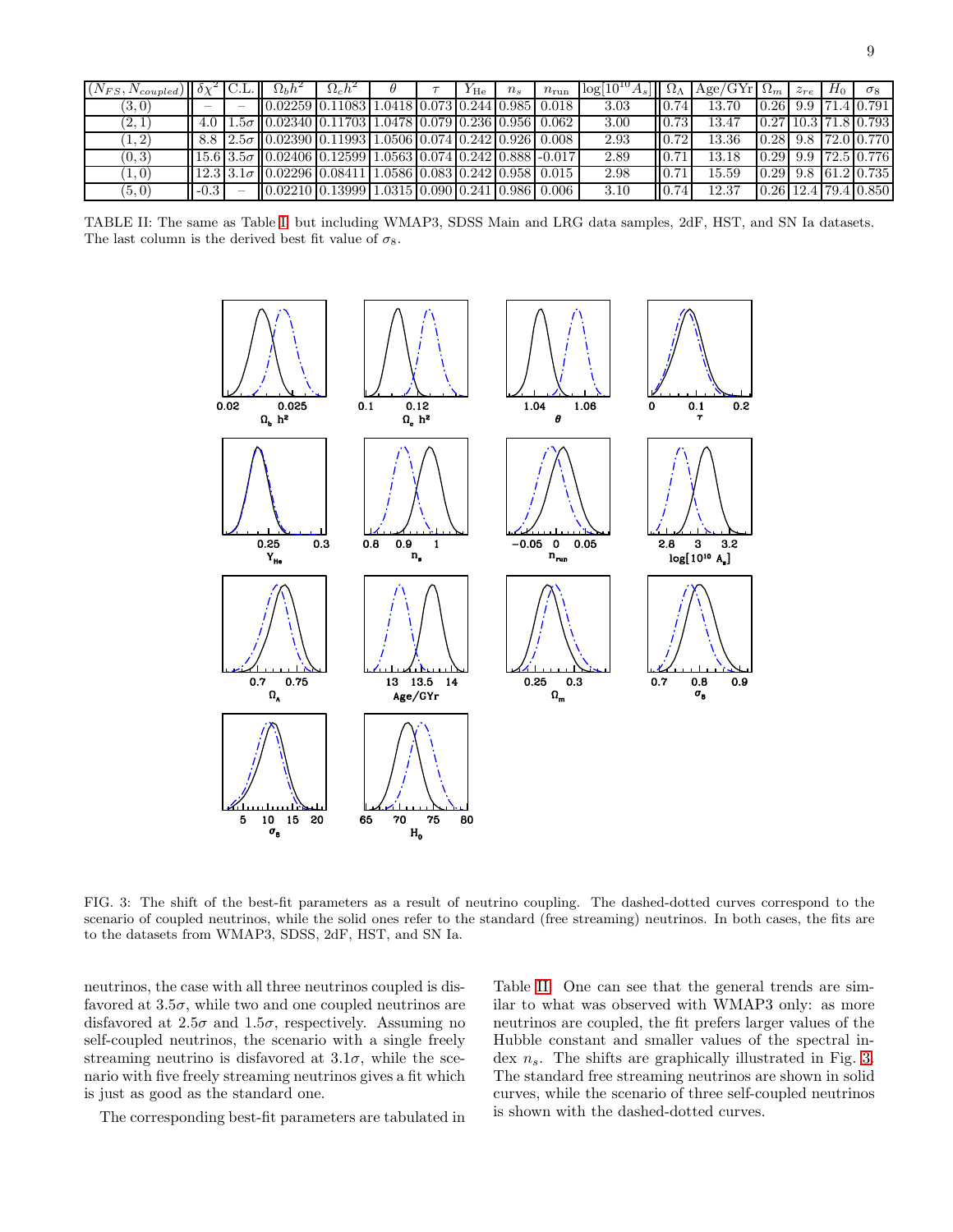

<span id="page-9-1"></span>FIG. 4: The combined reach of all available data (excluding Lyman- $\alpha$ ) on the number of free-streaming neutrinos,  $N_{FS}$ , and the number of coupled neutrinos,  $N_{coupled}$ : WMAP3 + SDSS (LRG) + SDSS (Main) + 2dF + HST + SNIa. The solid contours indicate 1 and  $2\sigma$  C.L.

From the point of view of particle physics one may be interested to know how the number of allowed self-coupled neutrino species varies with the total number of neutrinos. As mentioned earlier, one can easily imagine models in which additional neutrino-like degrees of freedom are populated after the time of the BBN but before CMB (see, e.g., [\[27\]](#page-23-12)). In Fig. [4](#page-9-1) we present the allowed region in the  $(N_{FS}, N_{coupled})$  plane. The plot was obtained by running MCMC in the ten-dimensional space of parameters  $(N_{FS}, N_{coupled}, \Omega_b h^2, \Omega_c h^2, \theta, \tau, Y_{\text{He}}, n_s, n_{\text{run}}, \log[10^{10}A_s]),$ assuming a ΛCDM universe, and marginalizing over all but the first two parameters. From the Figure, we see that scenarios with no freely streaming neutrino are clearly disfavored, whether the number of self-coupled neutrinos is zero or three. At the same time, the constraint on  $N_{coupled}$  is relaxed if in addition to the coupled neutrinos there are also  $\sim 3 - 5$  freely streaming ones. In fact, even with standard neutrinos the fit actually prefers the total number of freely streaming neutrinos to be greater than three: the best fit is achieved for  $N_{FS} = 3.7$ ,  $N_{coupled} = 0$ . This curious result warrants further investigation.

It turns out that the piece of data responsible for favoring large  $N_{FS}$  is the Main data sample from SDSS. With it removed (i.e., with the matter power given by the LRG SDSS dataset and 2dF dataset), the fit changes dramatically, as shown in Fig. [5.](#page-10-0) The new fit has a slight preference for values of  $N_{FS}$  less than three: the best fit

lies at  $N_{FS} = 2.5$ ,  $N_{coupled} = 0.1$ .

Conversely, if we remove the LRG data from the fit, the best fit point moves all the way to  $N_{FS} = 5.2$ ,  $N_{coupled} = 0.1$ , as can be seen in Fig. [6.](#page-10-1) Marginalizing over all other parameters including  $N_{coupled}$  yields  $N_{FS} = 4^{+2.2}_{-1.3}$ . Thus, it may be too early to conclude that the SDSS LRG and Main samples are consistent with each other. At least as implemented in COSMOMC, they pull the best-fit value of  $N_{FS}$  in different directions, with the LRG sample favoring the standard values.

Our results show that if one chooses to rely on the LRG sample, one finds much less sensitivity to neutrino self-coupling: the point  $N_{FS} = 0$ ,  $N_{coupled} = 3$  lies inside the 2  $\sigma$  contour, while  $N_{FS} = 1$ ,  $N_{coupled} = 2$  lies on the 1  $\sigma$  contour. Thus, at present the bounds on coupled neutrinos from the global fit should perhaps be taken with caution.

### <span id="page-9-0"></span>*4. Adding the Lyman-*α *data.*

We also repeat the analysis including the Lyman- $\alpha$ dataset in the fit. This dataset has been somewhat controversial [\[99](#page-24-7)]. Our main reason for doing this calculation is to get an idea about the additional sensitivity that can be gained from this dataset, and also to further check consistency with the published analyses where this data is used.

We find that the overall sensitivity to coupled neu-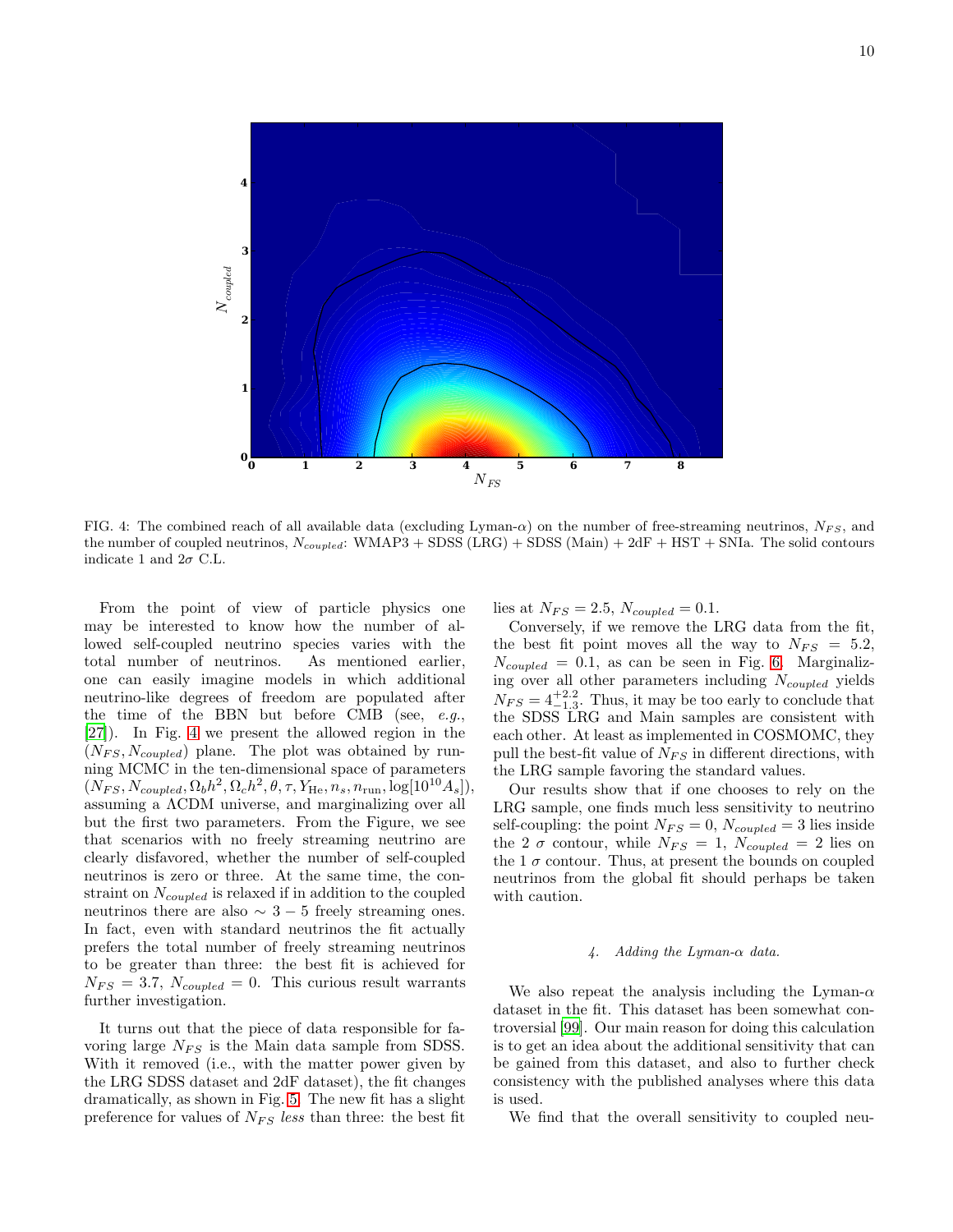

<span id="page-10-0"></span>FIG. 5: Sensitivity of WMAP3 + SDSS (LRG) + 2dF + HST + SNIa. The removal of the SDSS Main sample lowers the best fit point for  $N_{FS}$  and signficantly weakens the constraints on a scenario with  $N_{coupled} = 3$  and  $N_{FS} = 0$ .



<span id="page-10-1"></span>FIG. 6: Sensitivity of WMAP3 + LSS from SDSS and 2dF + HST + SNIa. Compared to the previous figure, LRG data has been replaced with SDSS Main sample. SDSS main prefers larger  $N_{FS}$  compared to LSS from LRG data sample.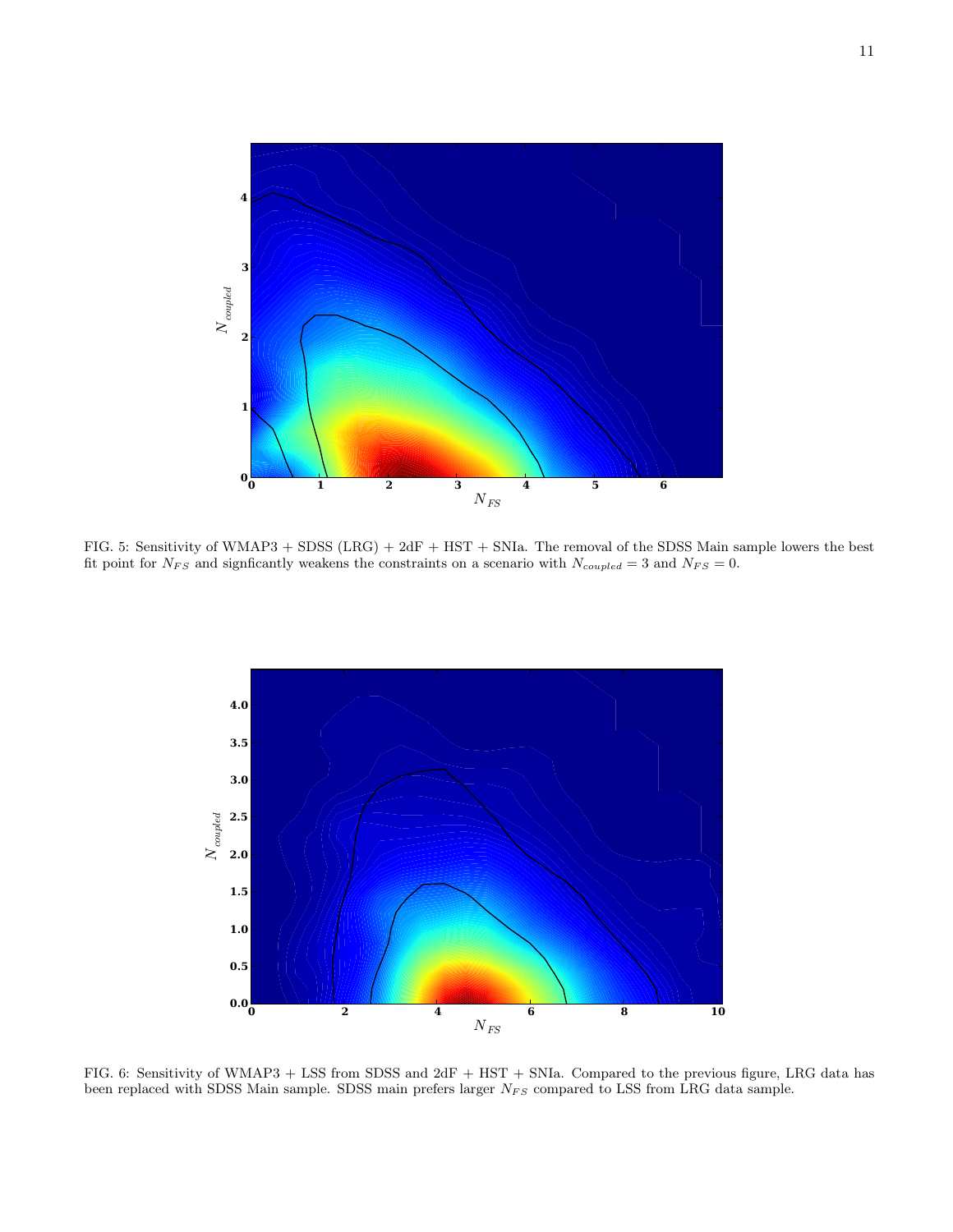trinos is somewhat increased with the addition of this piece of data. Relative to the standard case of three free-streaming neutrinos, the case with a single coupled neutrino is disfavored at  $1.8\sigma$ , the case with two coupled neutrinos is disfavored at  $3.1\sigma$  and, finally, the case with three coupled neutrinos is disfavored at  $4.1\sigma$ . In other words, the addition of the Lyman- $\alpha$  data does bring further improvements in sensitivity, though not very large ones. The Lyman- $\alpha$  dataset does favor large values of  $N_{FS}$ , just like the SDSS Main sample, as also observed in [\[30](#page-23-15)], [\[2\]](#page-22-1). The comments at the end of the last Subsection apply here as well.

### B. Sensitivity of Planck

### <span id="page-11-0"></span>*1. Planck only*

As already mentioned, the situation will improve markedly with the expected data from the Planck satellite. In this subsection, we describe the result of our MCMC analysis of Planck's sensitivity.

We generate mock data for Planck in the all\_l\_exact data format of COSMOMC, using the best-fit point of WMAP3 as the "true" (seed) value and assuming flat Universe,  $w = -1$  for the cosmological constant, and  $N_{FS}$  = 3.04,  $N_{coupled}$  = 0 for the numbers of neutrinos. The characteristics of the Planck detector (the beam size and the noise levels for temperature and polarization measurements) are given in [\[75\]](#page-23-60). The relevant measurements will be done in three frequency channels of the High Frequency Instrument (HFI), 100, 143, and 217 GHz. In the literature [\[33](#page-23-18), [34](#page-23-19)], the analyses have been done assuming an effective single channel for Planck. Ref. [\[34\]](#page-23-19) in particular uses the sky coverage of  $f_{sky} = 0.80$ , the detector noise for temperature  $w_T^{-1/2} = 40 \mu K'$ , and for polarization  $w_P^{-1/2} = 56 \mu K'$  and the beam size  $\theta_b = 7'$  (see Sect. [V A](#page-14-0) for the definitions of these quantities). We have checked that these effective numbers (especially the value of  $w_P^{-1/2}$  $\binom{-1}{P}$  are in reasonably good agreement with these three-channel parameters of [\[75\]](#page-23-60) [\[100\]](#page-24-8). The only substantial difference is that we believe it is more appropriate to take  $f_{sky} = 0.65$  [\[101\]](#page-24-9).

Our analysis here parallels that of the last Subsection. We first fit the mock data in the several specific scenarios considered early, namely, varying the numbers of self-coupled neutrinos keeping the total neutrino number at three, and then varying the number of standard neutrinos assuming no self-coupled neutrinos. We compare the quality of the best fits in each case and observe how the cosmological parameters change to compensate for the effects of neutrino coupling. For our second analysis, we perform a global fit in the space of parameters  $(N_{FS}, N_{coupled}, \Omega_b h^2, \Omega_c h^2, \theta, \tau, Y_{\text{He}}, n_s, n_{\text{run}}, \log[10^{10}A_s]).$ We then marginalize over the last 8 parameters to obtain the allowed region in the space of  $N_{FS}$ ,  $N^{coupled}$ .

The results of the first set of calculations are tabulated

in Table [III.](#page-12-0) The trends in the parameter shifts are similar to the case of WMAP3 – both  $n_s$  and  $A_s$  decrease while the physical baryon density increases as more neutrinos are coupled – but with Planck the shifts are much constrained. Moreover, the degeneracies are very efficiently broken and the quality of the best fits is significantly poorer in the coupled cases relative to the standard case. The scenario of a single coupled neutrino  $(N_{FS} = 2,$  $N_{coupled} = 1$ ) is disfavored at  $4.2\sigma$  relative to the standard one. The scenario with  $(N_{FS} = 5, N_{coupled} = 0)$  is disfavored at  $5.4\sigma$ , while the other scenarios in the Table are ruled at greater than  $8\sigma$ . Clearly, Planck's sensitivity will be dramatically better than that of the current data.

The situation is graphically illustrated in Fig. [7,](#page-12-1) where the solid curves show the expected measurements at Planck and the dashed curves are those obtained with the combined current data (see Sect. IV  $A$  3) – both under assumption of three standard freely streaming neutrinos. The dotted curves show how the best-fit parameters shift if one instead fits the data under the assumption of a single coupled neutrino  $(N_{FS} = 2, N_{coupled} = 1)$ . Clearly, Planck by itself will have errors that are significantly smaller than those of today's experiments combined.

The results of the second calculation show that this level of sensitivity persists for any direction in the  $(N_{FS}, N_{coupled})$  plane. The sensitivity contours in this plane are depicted in Fig. [8.](#page-13-0) We wish to stress two main results of this analysis: (i) the sensitivities of Planck to  $N_{coupled}$  and  $N_{FS}$  are similar, and (ii) for no direction in the plane  $(N_{coupled}, N_{FS})$  is there is a degeneracy between the two parameters. We will return again to the last point in Section [V A.](#page-14-0)

Our prediction for Planck's sensitivity to the number of freely streaming neutrinos is asymmetric,  $\Delta N_{\nu} = ^{+0.5}_{-0.3}$ . The lower error roughly agrees with that of [\[34](#page-23-19)], when the choice of higher  $f_{sky}$  is taken into account, and [\[35\]](#page-23-20) obtained with the Fisher matrix method. It is in reasonable agreement with what [\[35\]](#page-23-20) finds with the MCMC method assuming no lensing of the CMB. We have investigated the effect of lensing on the sensitivity and we do not find the large effect of [\[35](#page-23-20)]. Instead we find the bounds remain similar, slightly weaker for  $N_{FS}$ , slightly stronger for  $N_{coupled}$ . Notice that [\[34](#page-23-19)], considering Planck's sensitivity to  $N_{FS}$  with the Fisher analysis, also finds the effect of lensing small.

#### <span id="page-11-1"></span>*2. Planck plus other cosmological data*

Lastly, we briefly consider what might be gained by combining Planck with the other cosmological data. For that, we run a combined fit to Planck, LRG and Main samples of SDSS, 2dF, the Type Ia supernova data and the Hubble constant measurements from the HST.

The result of the fit is shown in Fig. [9.](#page-13-1) The sensitivity to the number of freely streaming neutrinos is unaffected by the addition of the other data, while the sensitivity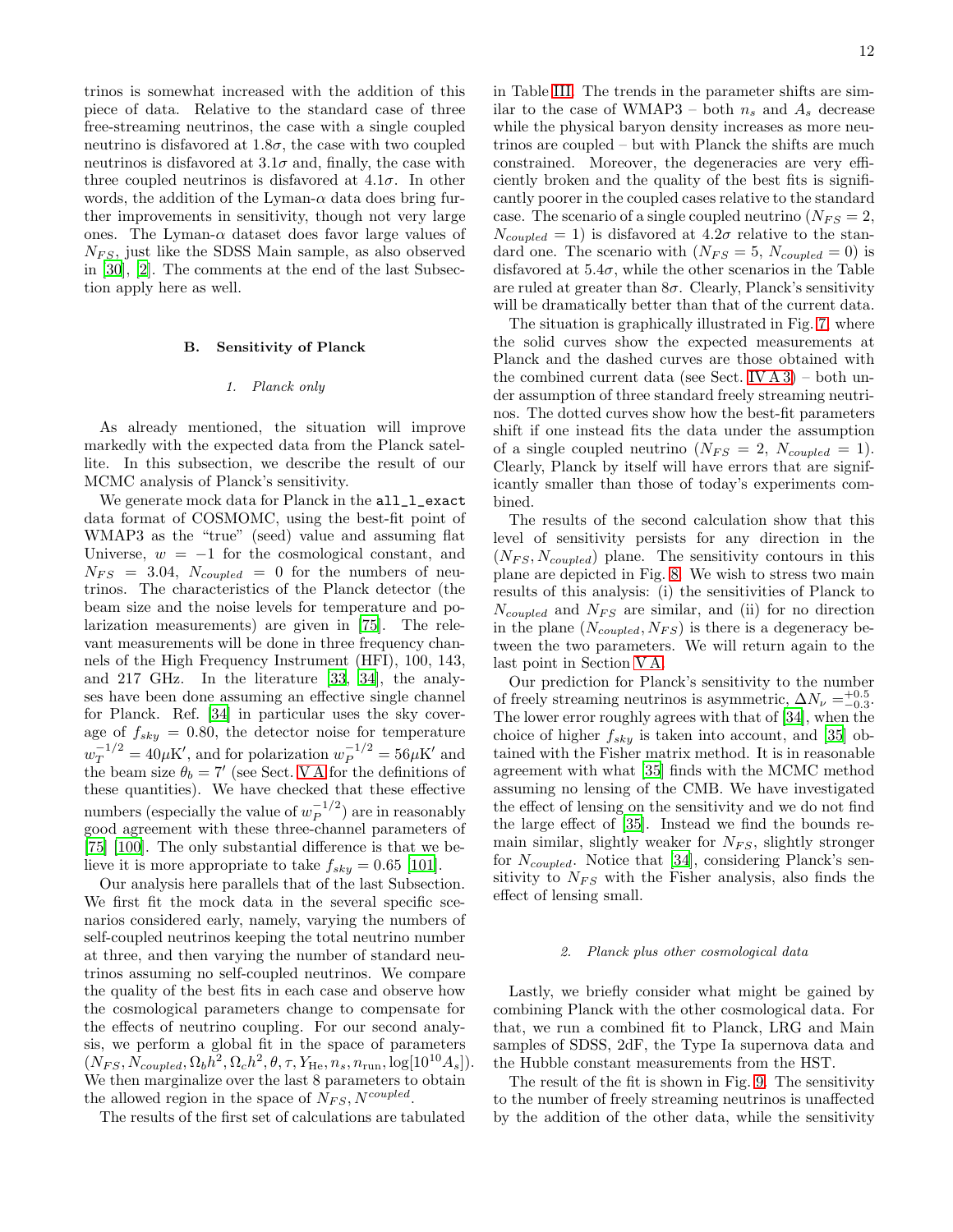| $(N_{FS},N_{coupled})$ | $\partial \gamma^2$ | $\Omega_h h^2$                                                                    |  | $Y_{\rm He}$ | $n_{s}$ | $n_{\rm run}$ | $\log[10^{10}A_s]$ | $\Omega_{\Lambda}$ | Age/GYr $\Omega_m$ | $z_{re}$ | $H_0$                                    |
|------------------------|---------------------|-----------------------------------------------------------------------------------|--|--------------|---------|---------------|--------------------|--------------------|--------------------|----------|------------------------------------------|
| (3,0)                  |                     | $(0.02246 \, 0.10673 \, 1.0417 \, 0.089 \, 0.243 \, 0.952 \, 0.001$               |  |              |         |               | 3.03               | 0.76               | 13.68              |          | $[0.24 \, 11.3 \, 72.9]$                 |
| $^{\prime}2.1$         |                     | $4.2\sigma$   0.02304   0.10485   1.0460   0.089   0.262   0.948   0.016          |  |              |         |               | 2.97               | 0.78               | 13.49              |          | $\vert 0.22 \vert 11.3 \vert 75.5 \vert$ |
| 1, 2 <sup>1</sup>      |                     | $>8\sigma$   0.02356   0.10273   1.0503   0.088   0.277   0.943   0.030           |  |              |         |               | 2.89               | 0.79               | 13.31              |          | $0.21$ 11.1 78.3                         |
| (0, 3)                 |                     | $ 197.5  > 8\sigma   0.02403   0.10097   1.0542   0.088   0.281   0.932   0.039$  |  |              |         |               | 2.81               | 0.81               | 13.11              |          | $[0.19 \mid 11.0 \mid 81.5]$             |
| 1,0                    | 91.7                | $> 8\sigma$ 0.02139 0.08096 1.0495 0.088 0.298 0.890 -0.017                       |  |              |         |               | 2.95               | 0.70               | 16.06              |          | $\vert 0.30 \vert 11.2 \vert 58.9 \vert$ |
| (5,0)                  | 32.9                | $\mid$ 5.4 $\sigma$    0.02285   0.13327   1.0358   0.093   0.162   0.975   0.006 |  |              |         |               | 3.08               | 0.78               | 12.16              |          | 0.22 11.4 84.2                           |

<span id="page-12-0"></span>TABLE III: The same as in Table [I,](#page-7-1) but now fitting to the mock Planck dataset.



<span id="page-12-1"></span>FIG. 7: The improvement of sensitivity of Planck (solid) over the current data (dashed), assuming the standard scenario of three freely streaming neutrinos. The dotted curve illustrates how the parameters measured at Planck would shift assuming a single neutrino species is coupled. The current dataset is comprised of the data from WMAP3, SDSS Main and LRG, 2dF, HST, and SN Ia, plus the observational prior on  $Y_{\text{He}}$  (see text for details).

to coupled neutrinos improves by a factor of two. This can also be seen from the one-dimensional marginalized plots in Fig. [10.](#page-14-1)

One should, of course, not overinterpret this result. It should be kept in mind that the mock data for Planck was generated from the best-fit point of WMAP3 and we did not explore the dependence of the fit on this choice. Also, by the time Planck's data is available, the other

experiments could be updated. Nevertheless, the general lesson is that while most of the precision will come from Planck, the addition of the other data may lead to further tightening of the bounds.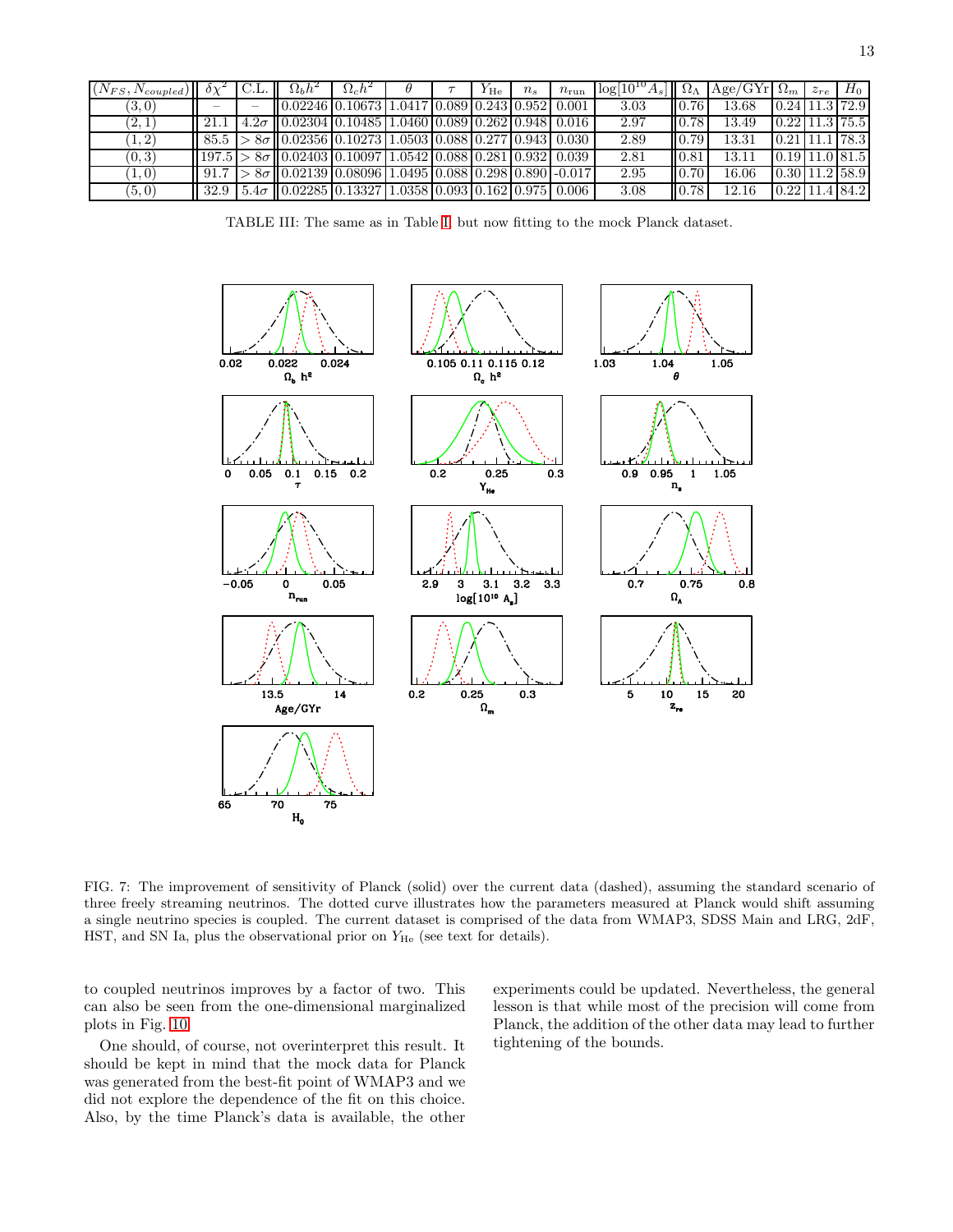

<span id="page-13-0"></span>FIG. 8: Expected sensitivity of Planck alone to  $N_{FS}, N_{coupled}$ .



<span id="page-13-1"></span>FIG. 9: Sensitivity of Planck plus other cosmological data. The constraints on  $N_{FS}$  are not much changed as compared with Planck alone, but the figure shows a factor of two potential improvement in  $N_{coupled}$ .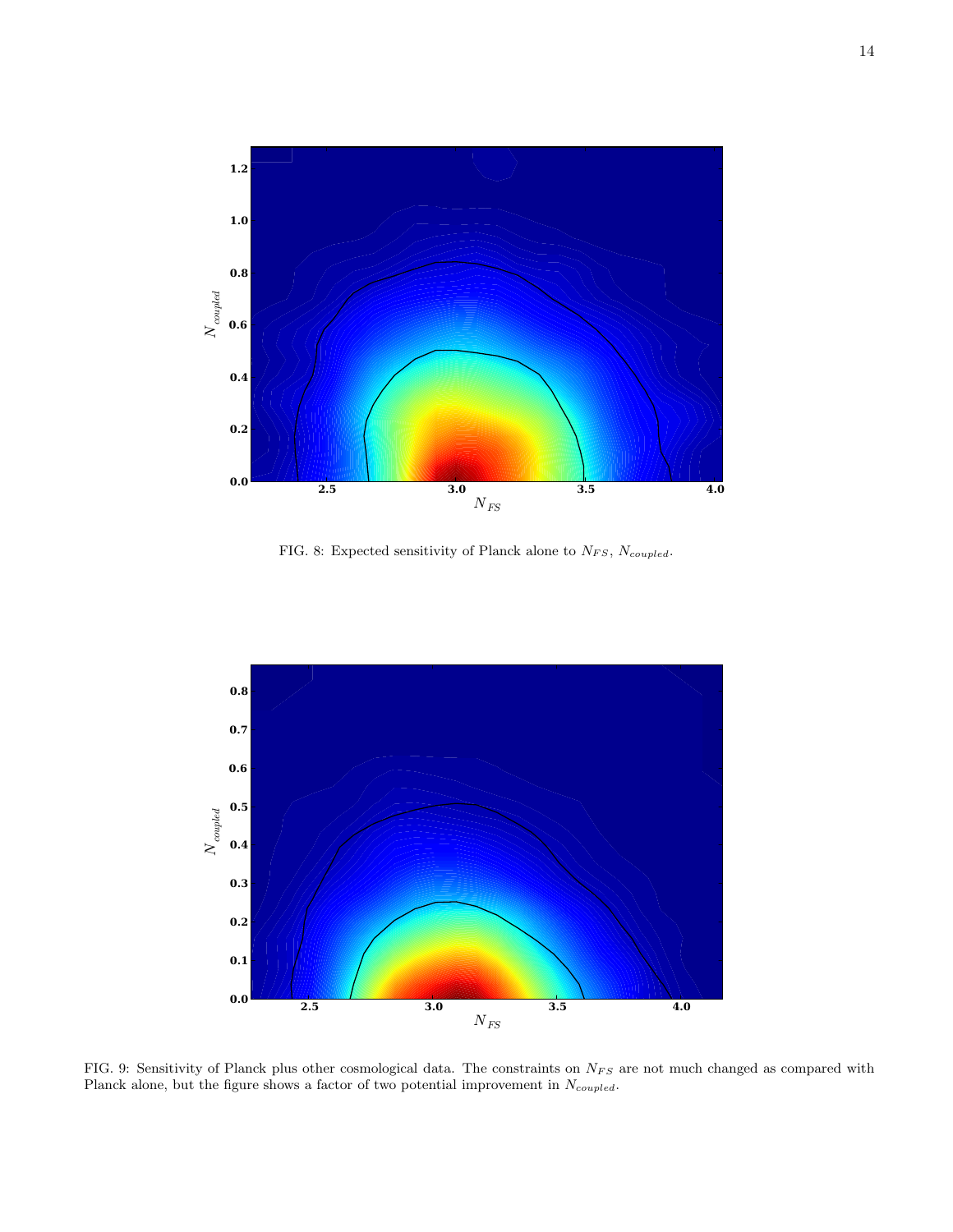

<span id="page-14-1"></span>FIG. 10: Sensitivity of Planck plus other cosmological data (dashed-dotted) vs. Planck only (solid). 1-d marginalized probabilities.

# V. DISCUSSION OF THE RESULTS AND FURTHER NUMERICAL INVESTIGATIONS.

The results of the previous Section indicate that Planck should constrain the numbers of coupled (and freely streaming) neutrino species much more accurately than what is possible today. In this Section, we make this statement more robust by investigating the following points:

- The sensitivity is an indication that not all of the effects of neutrino coupling could be compensated and that the residuals should be within the sensitivity reach of Planck's instruments. We recall that in the last Section, we varied these parameters:  $N_{FS}$ ,  $N_{coupled}$ ,  $\omega_b$ ,  $\omega_c$ ,  $\theta$ ,  $\tau$ ,  $n_s$ ,  $n_{run}$ ,  $A_s$ , Y<sub>He</sub>. We have omitted other cosmological parameters such as the curvature  $\Omega_{curv}$ , or the dark energy equation of state  $w$ . If varying these additional parameters introduced additional ways of compensating the effects of neutrino coupling, the bounds of the previous Section could be weakened. We need to show that this is not the case.
- We also made assumptions about the performance of Planck's detector. We need to check the robustness of our results with respect to changing the characteristics of the detectors, such as the angular resolution and the detector noise levels. Put another way, we need to establish which multipoles  $l$ are crucial for this measurement.

We will investigate these points using the Fisher matrix technique.

In addition to these practical issues, we will also investigate the issue of principle: what is the nature of Planck's sensitivity to neutrino coupling? We do that by examining which effects of coupling cannot be compensated by adjusting the cosmological parameters.

### <span id="page-14-0"></span>A. The role of other cosmological parameters

As mentioned before, we will investigate the role of other cosmological parameters using the Fisher matrix

technique. The idea is very simple: suppose that the likelihood function around the best-fit point is approximately gaussian. In this case, one can fix the parameters of the gaussian (in the case of an N dimensional parameter space, an  $N \times N$  symmetric matrix) by evaluating the likelihood function at  $O(20)$  points, rather than at  $10<sup>5</sup>$  points, as in the case of mapping out the parameter space with MCMC.

The main reason for using this approximate method is speed [\[33](#page-23-18)]. Obviously, the Fisher matrix method has its limitations, as for example, was recently discussed in [\[35\]](#page-23-20). Still we believe that our usage of the Fisher matrix approximation – not to obtain the exact bounds but to investigate qualitative issues outlined above – is appropriate.

By expanding the log of the likelihood function to the second order in cosmological parameters  $s_i$  around the maximum, one finds the standard expression:

<span id="page-14-2"></span>
$$
F_{ij} = \sum_{l} \sum_{X,Y} \frac{\partial C_l^X}{\partial s_i} \text{Cov}^{-1} (\hat{C}_l^X, \hat{C}_l^Y) \frac{\partial C_l^Y}{\partial s_j}.
$$
 (10)

Here  $\text{Cov}^{-1}$  is the inverse of the covariance matrix (to be defined shortly), and the  $C_l^X$  are the power spectra in the temperature and polarization channels. We restrict ourselves to the temperature,  $T$ ,  $E$  polarized, and cross temperature-polarization  $C$ , power spectra. They are the only ones relevant for scalar perturbations.

The elements of the covariance matrix [\[83](#page-24-10), [84,](#page-24-11) [85\]](#page-24-12), which give the errors of the corresponding measurements,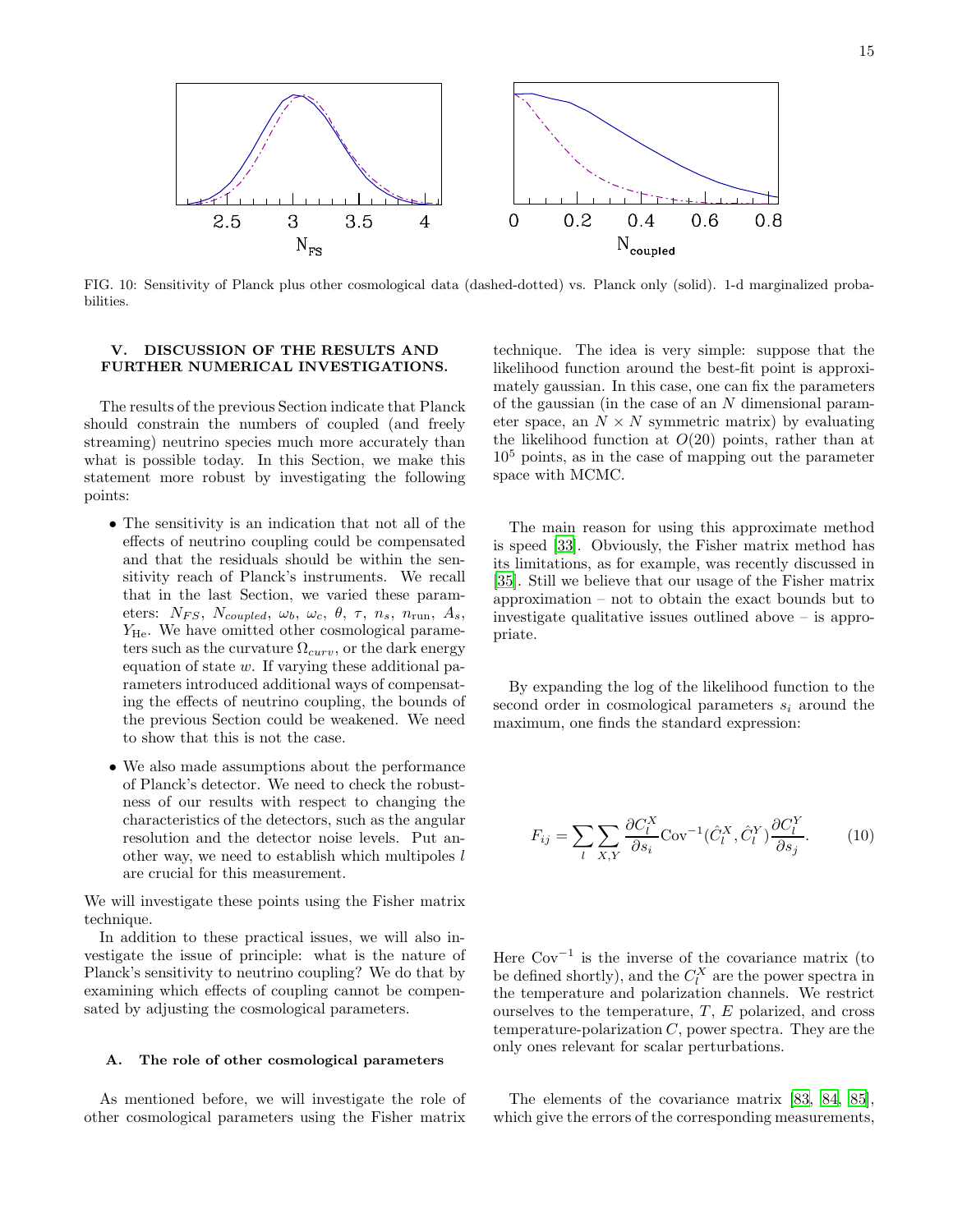are:

<span id="page-15-2"></span>
$$
(\text{Cov}_{\ell})_{TT} = \frac{2}{(2\ell+1)f_{\text{sky}}} (C_{T\ell} + w_T^{-1} B_{\ell}^{-2})^2, \qquad (11)
$$

$$
(\text{Cov}_{\ell})_{EE} = \frac{2}{(2\ell+1)f_{\text{sky}}} (C_{E\ell} + w_P^{-1} B_{\ell}^{-2})^2, \qquad (12)
$$

$$
\begin{aligned} (\text{Cov}_{\ell})_{CC} \ &= \frac{1}{(2\ell+1)f_{\text{sky}}} \left[ C_{C\ell}^2 + (C_{T\ell} + w_T^{-1} B_{\ell}^{-2}) \right] \\ &\times (C_{E\ell} + w_P^{-1} B_{\ell}^{-2}) \right], \end{aligned} \tag{13}
$$

$$
(\text{Cov}_{\ell})_{TE} = \frac{2}{(2\ell+1)f_{\text{sky}}}C_{C\ell}^2,
$$
\n(14)

$$
(\text{Cov}_{\ell})_{TC} = \frac{2}{(2\ell+1)f_{\text{sky}}} C_{C\ell} (C_{T\ell} + w_T^{-1} B_{\ell}^{-2}), \quad (15)
$$

$$
(\text{Cov}_{\ell})_{EC} = \frac{2}{(2\ell+1)f_{\text{sky}}}C_{C\ell}(C_{E\ell} + w_P^{-1}B_{\ell}^{-2}).
$$
 (16)

In these equations,  $f_{sky}$  is the sky coverage,  $w_T^{-1}$  and  $w_P^{-1}$ specify the detector noise for temperature and polarization respectively, and  $B_{\ell}^{-2} = e^{l(l+1)\theta_b^2/(8 \ln 2)}$  is the beam smearing window function. Here  $\theta_b$  is the full-width, halfmaximum of the beam in radians,  $w_T$  and  $w_P$  are the quantities characterizing the detector noise level for temperature and polarization, respectively. For Planck, we take  $\theta_b = 7'$ ,  $w_T^{-1/2} = 40 \mu K'$ , and  $w_P^{-1/2} = 56 \mu K'$ .

More precisely, the Fisher information matrix  $F_{ij}$  is defined through derivatives of the likelihood function  $\mathcal{L}(x, p)$  for data x and model parameters p as

<span id="page-15-1"></span>
$$
F_{ij} \equiv \left\langle -\frac{\partial^2 \ln \mathcal{L}(x, p)}{\partial p^i \partial p^j} \right\rangle_x.
$$
 (17)

The right-hand side of Eq. [\(17\)](#page-15-1) is averaged over the data x, weighted by the probability  $\mathcal{L}(x, p)$  of their observation in the fiducial model. Given this definition, the Cramér-Rao inequality states that the r.m.s. of the best-estimator for a parameter  $p^i$  cannot be less than  $\sqrt{(F^{-1})^{ii}}$ , as discussed, e.g., in [\[85\]](#page-24-12).

Of course, to perform the average in general requires mapping out the likelihood function over the parameter space and we are back to the problem of computing the likelihood at  $O(10^5)$  points. We do not perform such mapping here. Instead, we simply assume the likelihood is close to gaussian, compute the matrix in Eq. [\(10\)](#page-14-2), and use  $\sqrt{(F^{-1})^{ii}}$  as an estimate of a 1 $\sigma$  error on the parameter s<sup>i</sup> .

We consider the following set of cosmological parameters  $(\omega_m/\omega_r, \omega_b, \Omega_{\text{de}}, N_{\nu}^{eff}, N_{coupled}, n_s, \alpha_s)$  $A_s, Y_{\text{He}}, \tau, \omega_\nu, \Omega_{\text{c}}, w_{\text{de}}),$  replacing  $N_{FS}$  with  $N_{\nu}^{eff}$  =  $N_{FS}$  +  $N_{coupled}$  in our list of parameters. The first 10 parameters span the parameter space of our MCMC analysis of the last Section, while the last three are the new additions. We calculate the derivatives in Eq. [\(10\)](#page-14-2) by symmetric finite differences about the best-fit cosmological parameters from the WMAP year three data. We compute the resulting  $1\sigma$  marginalized error on  $N_{coupled}$  and  $N_{\nu}^{eff}$  with all 13 parameters and

then drop the last three parameters in turn. We also consider the effect of fixing the helium abundance  $Y_{\text{He}}$ .

The results are shown in Table [IV.](#page-16-1) We see that keeping the curvature and the neutrino mass fixed to zero is completely justified. Moreover, the effect of varying the dark energy equation of state is also quite small ( $\sim 7\%$ ) for  $N_{coupled}$  and  $\sim 9\%$  for  $N_{\nu}^{eff}$ ), as is the effect of varying  $Y_{\text{He}}$  (~ 4% for  $N_{coupled}$  and ~ 9% for  $N_{\nu}^{eff}$ ). Thus, practically speaking, we are justified in our choice of the 10 cosmological parameters used in our MCMC calculations, as the other three parameters do not change our qualitative conclusions about Planck's sensitivity to the number of coupled neutrinos. In addition, though the Fisher analysis shows that the effects of  $Y_{\text{He}}$  on the errors of  $N_{coupled}$  and  $N_{\nu}^{eff}$  are fairly minimal, we include  $Y_{\text{He}}$ as a parameter in our MCMC with priors consistent with astrophysical observations as described in Sect. [IV A 3.](#page-7-0)

### <span id="page-15-0"></span>B. The compensation mechanism and the nature of Planck's sensitivity

We now wish to establish the nature of Planck's sensitivity to neutrino self-coupling. By this we mean showing which effects of self-coupling cannot be entirely compensated by adjusting the cosmological parameters and how the residual differences compare to the corresponding errors. The latter, as we saw in the previous subsection, are set by a combination of the cosmic variance and the resolution/sensitivity of the apparatus. Equipped with our numerical results, we are now able to explicitly see the compensation mechanism in action.

For this, we turn to Table [III.](#page-12-0) The best-fit parameters listed in the Table are precisely those which compensate the effects of neutrino coupling most efficiently within each scenario. Indeed, we recall that while the mock data is always generated under the assumptions of three freely streaming neutrinos, for each of the scenarios listed in the Table, the MCMC code attempts to find the best fit possible within the framework of that particular scenario. The code varies the values of the cosmological parameters until the closest agreement is found.

The compensation turns out to be very efficient. One way to illustrate it is to plot the relative differences of the temperature and polarization power spectra in the scenarios of coupled vs. freely streaming neutrinos that remain after the cosmological parameters are adjusted. This is done in Fig. [11,](#page-16-2) where we show the situations for 1, 2, and 3 coupled neutrinos. We can see that, unlike the differences shown in Fig. [1](#page-4-0) which were in tens of percent, these residual differences are only at the level of 1-3%.

We further observe that below the multipole number of l ∼ 1300 the residuals have no clear structure, while above they develop a shape of periodic oscillations, as a consequence of the phase shift, Eq. [\(7\)](#page-3-1).

In terms of the sensitivity of Planck, the physically relevant quantities are not the relative differences in the  $C_l$ 's just shown, but the ratios of the differences to the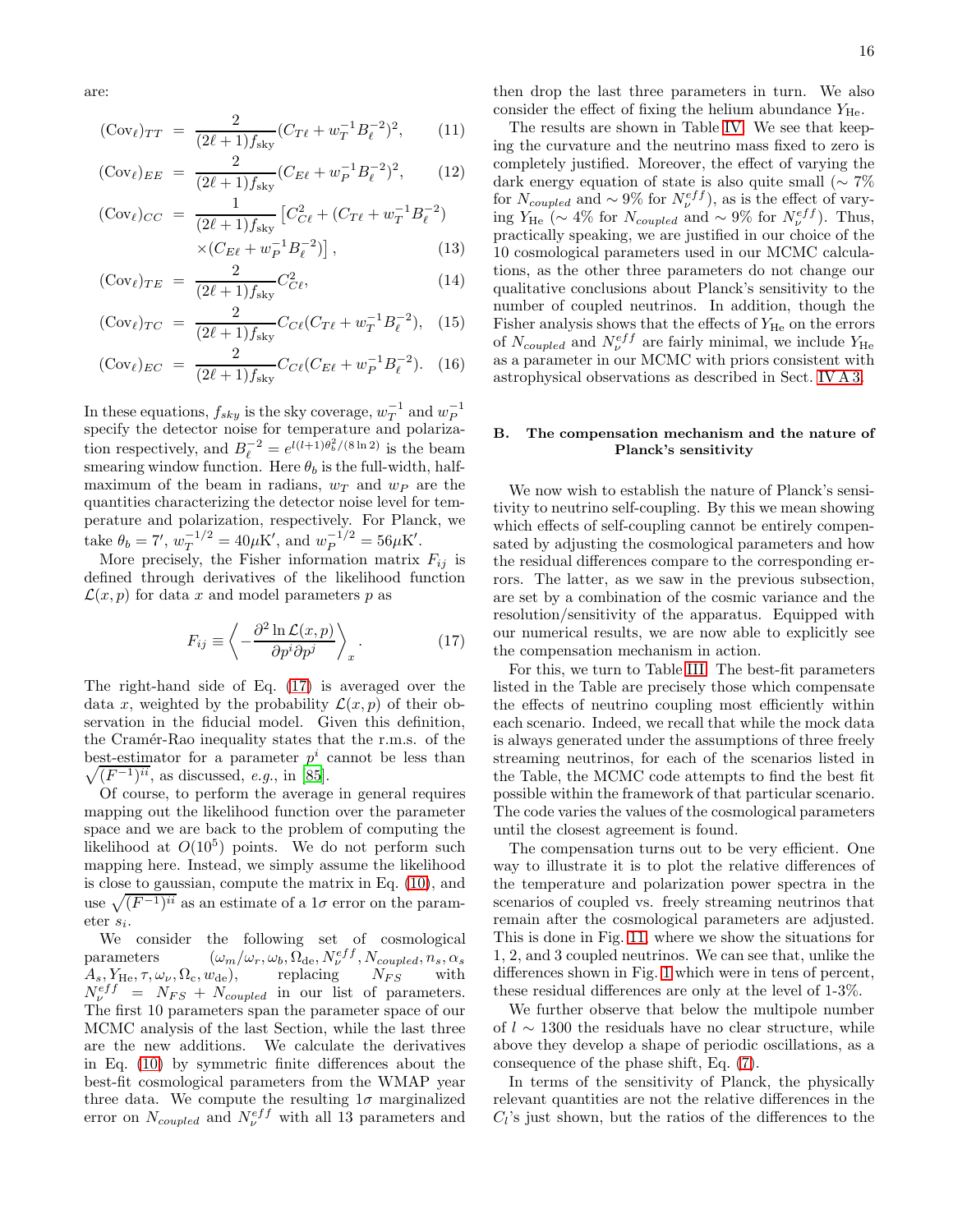|                          | Vary all                                       |      |            |                    | Fix $ \text{Fix } \omega_{\nu}=0 $ , Fix $\omega_{\nu}=0$ , $\Omega_{curv}=0$ , Fix $\omega_{\nu}=0$ , $\Omega_{curv}=0$ , $ $ |
|--------------------------|------------------------------------------------|------|------------|--------------------|--------------------------------------------------------------------------------------------------------------------------------|
|                          | 13 params. $ \omega_{\nu}=0  \Omega_{curv}=0 $ |      |            | $w_{\text{de}}=-1$ | $w_{\text{de}} = -1, Y_{\text{He}} = 0.24$                                                                                     |
| Error on $N_{coupled}$   | 0.31                                           | 0.31 | $\rm 0.31$ | 0.29               | $0.28\,$                                                                                                                       |
| Error on $N_{\nu}^{eff}$ | 0.38                                           | 0.38 | 0.38       | $\rm 0.35$         | $\rm 0.32$                                                                                                                     |

<span id="page-16-1"></span>TABLE IV: The Fisher matrix estimate of the 1 $\sigma$  error on  $N_{coupled}$  and  $N_{\nu}^{eff}$ . The effects of fixing neutrino mass, curvature, dark energy equation of state, and the Helium fraction are considered.



<span id="page-16-2"></span>FIG. 11: The relative residual differences in temperature and polarization power spectra for 1, 2, and 3 coupled neutrinos (in order of deviation from zero) that remain after the cosmological parameters are adjusted in each of the scenarios (as shown in Table [III\)](#page-12-0).

corresponding errors. The errors are given by the elements of the covariance matrix, Eqs. [\(11-16\)](#page-15-2). We can then consider at each  $\ell$  the quantities

<span id="page-16-3"></span>
$$
(\delta \chi_{\ell})^{XX} \equiv \frac{\Delta C_l^X}{\sqrt{(\text{Cov}_{\ell})_{XX}}},\tag{18}
$$

where X runs over T, E, and C, and  $\Delta C_l^X$  are again the differences between the power spectra of the reference model  $(N_{FS} = N_{\nu}^{eff} = 3)$  and the best-fit power spectra in a scenario with self-coupled neutrinos.

The quantities  $(\delta \chi_{\ell})^X$  are plotted in Fig. [12](#page-17-0) (the top three panels). In the last panel of the figure, we plot the quantity

<span id="page-16-4"></span>
$$
(\delta \chi_{\ell}^2) \equiv \sum_{X,Y=\{T,E,C\}} (\Delta C_{\ell}^X)(\text{Cov}_{\ell})_{XY}^{-1}(\Delta C_{\ell}^Y), \quad (19)
$$

which is nothing but the contribution of a given multipole  $\ell$  to the  $\chi^2$ . These Figures are very instructive, for they show that statistically significant deviations occurs for  $\ell \leq 1300$ , and have no clear structure. The higher multipoles which exhibit clear effects of the phase shift in Fig. [11](#page-16-2) turn out to be of relatively minor importance.

This is further seen when we consider the effects of the expected detector resolution and noise on the  $1\sigma$  errors in  $N_{\text{coupled}}$ . In Figs. [13,](#page-17-1) [14,](#page-17-2) we show the change in sensitivity as a function of detector characteristics, obtained a Fisher analysis. The rate at which increased resolution and lower noise improve the sensitivity to  $\Delta N_{coupled}$  is rather modest. Decreasing the noise by an order of magnitude, for example, improves the sensitivity by less than a factor of two. In addition, we consider the sensitivity of a hypothetical experiment which measures all multipoles with  $\ell < \ell_{max}$  within cosmic variance; we see in Fig. [15](#page-18-0) that sensitivity to multipoles  $\ell_{max} \lesssim 1000$  is sufficient to measure  $\Delta N_{coupled} = 0.3$ , and implies that Planck's high sensitivity to neutrino free-streaming does not depend on the high  $\ell$  multipoles. It also implies that our qualitative predictions for Planck have a high degree of robustness, as the sensitivity does not depend strongly on the high  $\ell$ properties of the detector.

One characteristic of Planck that proves crucial is the simultaneous measurement of both temperature and polarization. This makes it possible for Planck to constrain  $N_{coupled}$  down to 0.5 at  $1\sigma$  level even if  $l_{\text{max}}$  is only 800. In comparison, we saw that WMAP3 places virtually no constraint on the number of self-coupled neutrinos. The difference is the relatively poor quality of the polarization measurements at WMAP, as well as the temperature measurements for  $500 \le l \le 800$ , where Planck is cosmic variance limited.

### <span id="page-16-0"></span>VI. CONSTRAINTS ON NEUTRINO INTERACTIONS

Since we have shown that even a single interacting neutrino or a single extra neutrino will be observed or excluded to high precision with Planck, we consider the implications for models of neutrino-scalar interactions, including neutrino dark energy. Before turning to the specific models, we first review general constraints on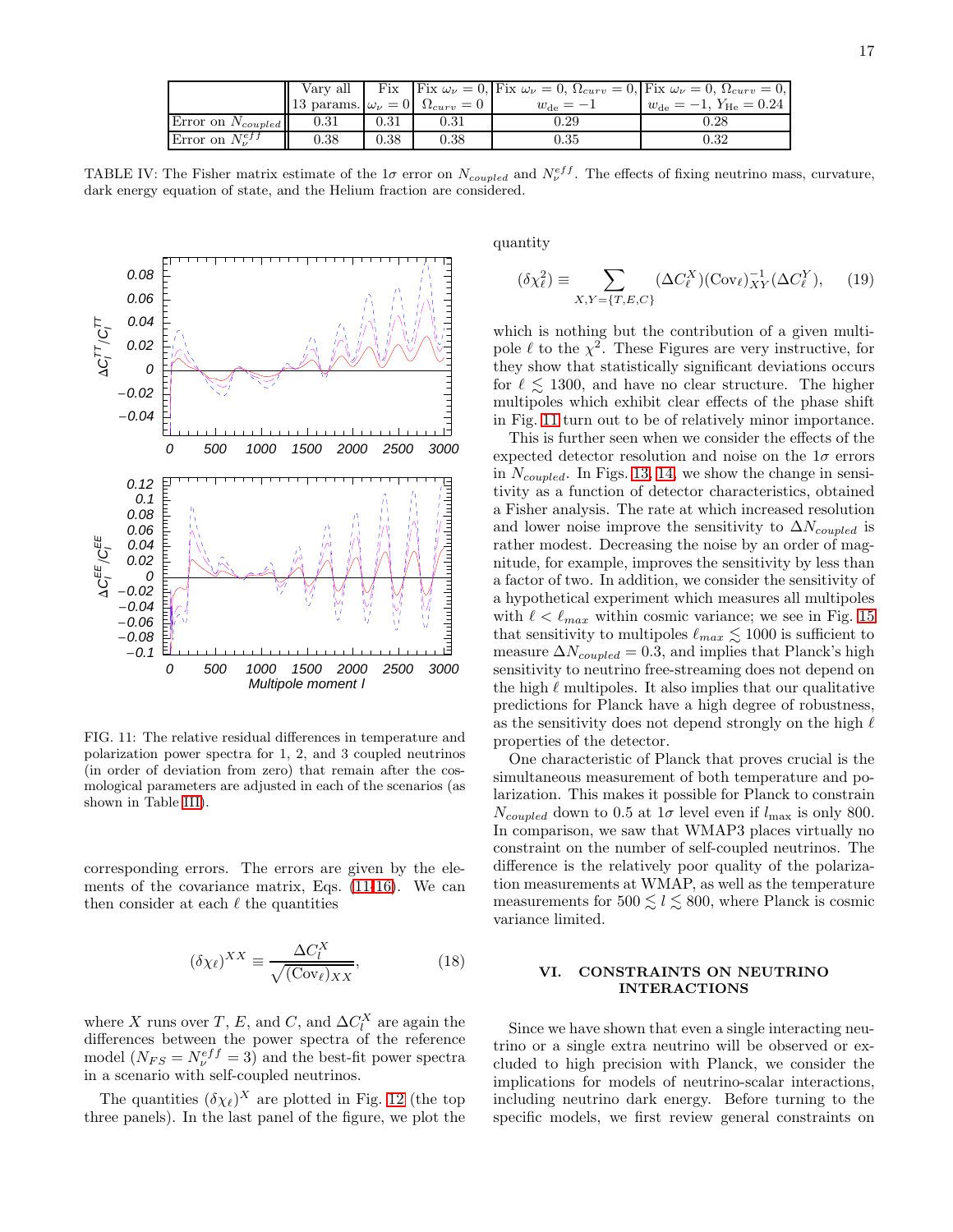

<span id="page-17-0"></span>FIG. 12: The quantities  $(\delta \chi_{\ell})^X$  and  $(\delta \chi_{\ell}^2)$  defined in Eqs. [18](#page-16-3) and [19.](#page-16-4) They illustrate the ratios of the residual discrepancies at each  $\ell$  to the corresponding errors, as explained in the text. The residual discrepancies at  $\ell \lesssim 1300$  play a key role.



<span id="page-17-1"></span>FIG. 13:  $1\sigma$  sensitivity of Planck (calculated with a Fisher matrix) to  $\Delta N_{coupled}$  as a function of the detector noise. A noise factor of one corresponds to the sensitivity chosen in the main analysis  $(w_T^{-1/2} = 40 \mu K', w_P^{-1/2} = 56 \mu K').$ 



<span id="page-17-2"></span>FIG. 14:  $1\sigma$  sensitivity of Planck (calculated with a Fisher matrix) to  $\Delta N_{coupled}$  as a function of the detector resolution. The resolution chosen in the main analysis is 7'.

the couplings g from Majorana neutrino-scalar interactions which will be possible with Planck data.

The loss of neutrino free-streaming and production of additional relativistic degrees of freedom as a result of neutrino-scalar coupling have been considered in Ref. [\[26](#page-23-11)]. We summarize and reformulate the constraints here; a more complete treatment is left to the appendix.

For a Majorana mass term, the relevant interactions  $\nu\nu \leftrightarrow \phi\phi$ ,  $\nu\nu \leftrightarrow \nu\nu$ , and (if  $m_{\phi} > 2m_{\nu}$ )  $\nu\nu \leftrightarrow \phi$ . The last interaction is often most constraining on the coupling g, and its rate is

$$
\Gamma(\nu\nu \leftrightarrow \phi) \sim \frac{g^2}{16\pi} \frac{m_{\phi}}{T} m_{\phi}
$$
 (20)

for  $m_{\phi} < T$ . This rate can also be described from on resonant s-channel scattering; see the appendix for details. The  $m_{\phi}/T$  factor accounts for the boost from the rest frame of the scalar. This rate increases as the temperature decreases, and will cause  $\phi$  to decay to neutrinos, increasing  $N_{\nu}^{eff}$ , once  $m_{\phi}$  drops below T, provided  $g \gtrsim 10^{-13} (T_{rec}/m_{\phi}).$ 

If, on the other hand,  $m_{\phi}$  remains relativistic through recombination, this same process may tightly couple the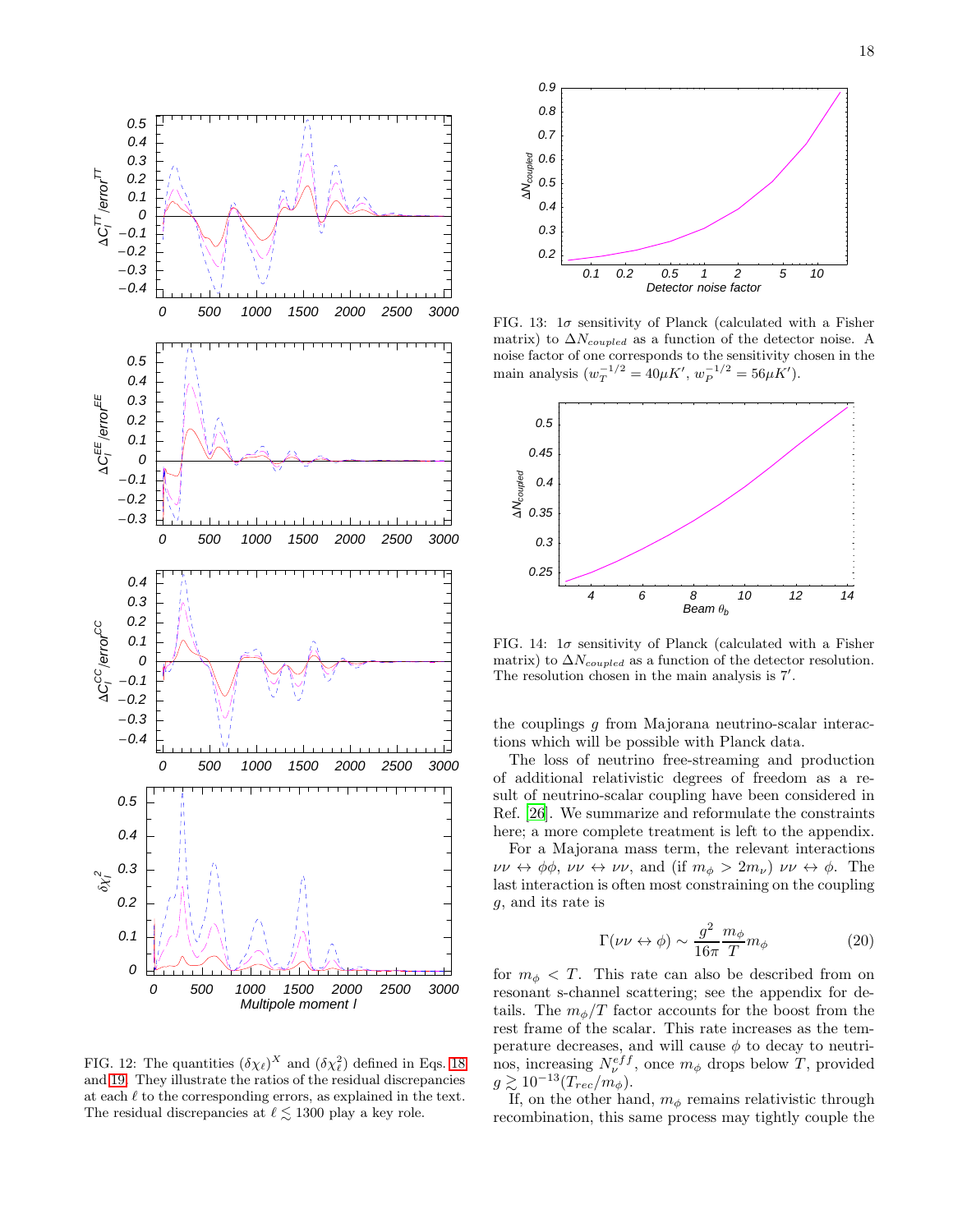

<span id="page-18-0"></span>FIG. 15:  $1\sigma$  sensitivity of a hypothetical CMB experiment to  $\Delta N_{coupled}$  as a function of the maximum multipole,  $l_{max}$ , measured to within cosmic variance. Multipoles with  $l > l_{max}$ are discarded.

neutrino to the scalar, removing neutrino free-streaming. The  $2 \rightarrow 1$  process can only occur in a small region of phase space which depends on the angle between the incoming neutrinos,  $\theta \sim m_{\phi}/T$ . In order to isotropize the neutrino momentum, therefore, this process must occur  $N = (T/m_{\phi})^2$  times. We require then  $\Gamma(\nu\nu \leftrightarrow \phi)$  $NH(T_{rec})$  [\[26](#page-23-11)]. The equilibration occurs before recombination if  $g \gtrsim 10^{-13}$  for  $m_{\phi} \sim T_{rec}$ , and becoming less restrictive with dropping  $m_{\phi}$  by the factor  $(T_{rec}/m_{\phi})^2$ .

The exception is if scattering of  $\phi$ 's through a  $\phi^4$  interaction may be fast enough to isotropize the scalar momentum in between decays and inverse decays. Then the constraint is transmuted to  $\Gamma(\phi \phi \leftrightarrow \phi \phi) > \Gamma(\nu \nu \leftrightarrow \phi)$  $\phi$ ) >  $H(T_{rec})$ , which implies that if  $\lambda_{\phi}^2 T$  >  $T^2/M_{pl}$ , where  $\lambda_{\phi}$  is the coupling of the  $\phi^4$  interaction, and if  $g^2 m_\phi^2/T > T^2/M_{pl}$ , then the neutrinos will be strongly coupled with the scalars. The equilibration then occurs before recombination if

$$
g \gtrsim 10^{-14} (T_{rec}/m_{\phi}) \tag{21}
$$

and

$$
\lambda_{\phi} \gtrsim 10^{-14}.\tag{22}
$$

 $2 \leftrightarrow 2$  interactions offer complementary constraints to the decay-inverse decay processes. If both neutrinos and scalars are relativistic at decoupling, the rate for  $\nu\nu \leftrightarrow \nu\nu$ is given by

$$
\Gamma(\nu\nu \leftrightarrow \nu\nu) \sim \frac{g^4}{16\pi} T,\tag{23}
$$

and is competitive with  $\nu\nu \leftrightarrow \phi\phi$ , so that if  $g \gtrsim 10^{-7}$ neutrinos and scalars will be tightly coupled. If  $m_{\phi} \gtrsim$  $T_{rec}$ , however, the constraints on g are relaxed by  $T/m_{\phi}$ , due to propagator suppression from the scalar.

We have assumed everywhere that  $m_{\nu} \ll T_{rec}$ . If  $g \gtrsim 10^{-5}$  and  $m_{\nu} > T_{rec}$ ,  $m_{\phi}$ , the neutrinos will annihilate to the scalars, producing a "neutrinoless" universe

[\[28\]](#page-23-13); for this process,  $N_{\nu}^{eff}$  is an evolving function of redshift as the neutrinos annihilate. We do not consider this scenario further in this paper.

We briefly discuss the constraints from BBN. The precise upper bound on the effective number of neutrinos is somewhat controversial and dependent on the particular set of constraints from data utilized, but is on the order of  $N_{\nu}^{eff} \lesssim 4.5$  [\[1\]](#page-22-0). Any additional scalar degrees of freedom brought into equilibrium before BBN will contribute  $\delta N_{\nu}^{eff} = 4/7$ . One scalar alone brought into thermal equilibrium before BBN, then, will not upset the current bounds. If the theory contains multiple scalars, however, there will be constraints already from BBN on the coupling g from  $\nu\nu \leftrightarrow \phi$  and  $\nu\nu \leftrightarrow \phi\phi$  coming from demanding that these processes not recouple until  $T < T_{BBN}$ .

If these processes are brought into equilibrium after the neutrino processes decouple from the heat bath at  $T \sim 1$  MeV, they may still affect the value of  $N_{\nu}^{eff}$ measured by the CMB [\[26,](#page-23-11) [27](#page-23-12)]. For example, it may be possible that new particle states  $(e.g., \, scalars, \, sterile)$ neutrinos) are populated by recoupling after BBN and then annihilate when the temperature drops below their masses (but still before the CMB decoupling). In this scenario, while the annihilation step occurs at constant entropy, the recoupling does not. In the approximation when the former occurs at constant energy, the value of  $N_{\nu}^{eff}$  measured by the CMB is given by Eq. (8) of [\[27\]](#page-23-12). In general, for a given model, accurate analysis of recoupling may be required.

We summarize the future constraints from Planck given no deviation from standard relativistic energy density and neutrino free-streaming in Table [V.](#page-19-0)

# VII. SOME IMPLICATIONS FOR MODELS

### A. Models of Neutrino Dark Energy

Models of neutrino dark energy are typically characterized by a coupling between a singlet neutrino and a light scalar field of the form given in Eq. [2.](#page-2-2) An important difference between the standard see-saw and the MaVaN scenario is that  $m_N$  is a continuously evolving parameter, since the vev of the singlet scalar,  $\langle \phi \rangle$ , varies as the universe cools.

The evolution of  $\langle \phi \rangle$  results from finite temperature effects in the scalar potential; the background neutrino energy density acts as a source for the scalar field, and may displace  $\langle \phi \rangle$  from the value dictated by its zerotemperature potential,  $V_0(\phi)$ :

<span id="page-18-1"></span>
$$
V(\phi) = V_0(\phi) + \rho_{\nu}(\phi)
$$
  
\n
$$
\simeq \frac{1}{2} m_{\phi}^2 \phi^2 + \frac{7\pi^2}{120} T^4 + \frac{m_{\nu}^2(\phi) T^2}{24}, \qquad (24)
$$

where  $m_{\nu}$  is the light mass eigenstate resulting when the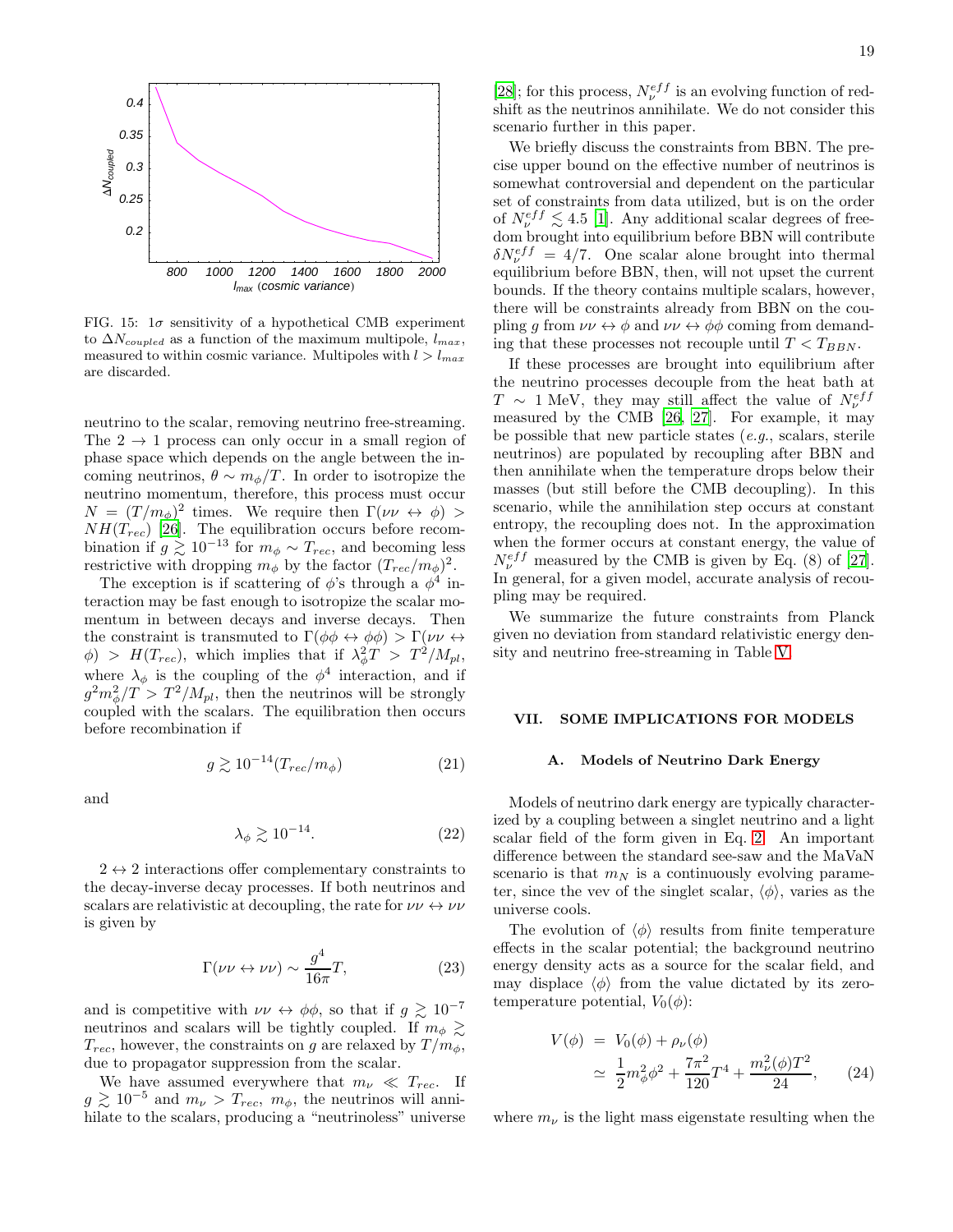| process                         | $m_{\phi}$                                                         | constraint                                          | Effect on CMB            |  |  |  |
|---------------------------------|--------------------------------------------------------------------|-----------------------------------------------------|--------------------------|--|--|--|
| $\nu\nu \leftrightarrow \phi$   | $T_{rec} > m_{\phi}$                                               | $q \lesssim 10^{-13} (1 \text{ eV}/m_{\phi})^2$     | Remove free-streaming    |  |  |  |
|                                 | $T_{rec} < m_{\phi}$                                               | $g \lesssim 10^{-13} (m_{\phi}/1 \text{ eV})^{1/2}$ | Increase $N_{\nu}^{eff}$ |  |  |  |
| $\nu\nu \leftrightarrow \nu\nu$ | $T_{rec} > m_{\phi}$                                               | $g \lesssim 10^{-7}$                                | Remove free-streaming    |  |  |  |
|                                 | $T_{rec} < m_{\phi}$                                               | $q \lesssim 10^{-7} (m_{\phi}/1 \text{ eV})$        | Remove free-streaming    |  |  |  |
|                                 | $\nu\nu \rightarrow \phi\phi \,   \, m_{\phi} < T_{rec} < m_{\nu}$ | $q \leq 10^{-5}$                                    | Increase $N_{\nu}^{eff}$ |  |  |  |

<span id="page-19-0"></span>TABLE V: Constraints on the effective coupling q of a Majorana neutrino with a scalar, if the Planck satellite observes no extra, non-standard relativistic degrees of freedom or strong neutrino-scalar interactions.

sterile neutrino is integrated out:

$$
m_{\nu} = \frac{m_D^2}{m_N}
$$
  
= 
$$
\frac{m_D^2}{\lambda \langle \phi \rangle}.
$$
 (25)

This is a self-consistent formalism provided that the sterile neutrino remains thermally unpopulated (and hence effectively integrated out) in the early universe; it was shown in [\[86\]](#page-24-13) how this can be done with Planck suppressed operators between the scalar and electrons. In addition, in a theory with the full flavor structure of three generations,  $m_{\nu}$  must correspond to the lightest mass eigenstate, which is still relativistic in the universe today, so that the neutrino dark energy does not clump and become unstable [\[87\]](#page-24-14).

As was shown in Sect. [II,](#page-1-0) the mass eigenstate couples to the scalar through the Majoran interaction,  $\mathcal{L} = g \phi \nu \nu$ , where  $g \sim \lambda (m_D/m_N)^2$ . Minimizing eqn. [24,](#page-18-1)

<span id="page-19-1"></span>
$$
m_N = \lambda \langle \phi \rangle
$$
  
=  $m_D \sqrt{\frac{\lambda T}{m_\phi}}$  (26)

Hence, we have a *temperature dependent* coupling q.

How can MaVaNs be detected with Planck? Planck will be sensitive to couplings g, through  $\nu\nu \leftrightarrow \nu\nu$ , of size  $g \gtrsim 10^{-7}$ ; these couplings may be small enough to lead to possible detection or interesting constraints on MaVaNs with Planck. We conclude, using  $m_N$  from eqn. [26](#page-19-1)

$$
g = \frac{m_{\phi}}{T},\tag{27}
$$

implying that the neutrinos will form a tightly coupled fluid down to recombination temperatures,  $T \sim 0.1$  eV, unless

<span id="page-19-3"></span>
$$
m_{\phi} \lesssim 10^{-8} \text{ eV}.\tag{28}
$$

For scalars in these mass ranges, Planck will be able to detect MaVaNs.

What are natural parameters and typical scalar masses for the theory? We consider a generic class of MaVaN models laid out in [\[24,](#page-23-9) [25\]](#page-23-10). All energy scales in MaVaN models are characterized by the dark energy scale,  $\Lambda \sim$  $10^{-2.5}$  eV. All parameters in the model, including  $m_D$ and UV cutoff of the neutrino sector, are characterized

by meV scale physics, in contrast to the traditional seesaw, which is characterized by a sterile neutrino at the GUT scale. Radiative corrections will drive the scalar mass to the cutoff of the theory, implying that without an unnatural fine-tuning, the scalar mass should not be much lighter than the cutoff of the theory at a meV. A superpotential which radiatively controls the scalar mass is simply the see-saw, eqn. [2,](#page-2-2) with all the fields promoted to superfields:

$$
W = \lambda \phi NN + yHLN.
$$
 (29)

Assuming  $\langle |N| \rangle = 0$ , the superpotential generates no tree-level mass term for  $\phi$ . A mass is generated radiatively for  $\phi$ , however, through a 1-loop diagram with an active and sterile sneutrino in the loop so that

<span id="page-19-2"></span>
$$
m_{\phi}^2 \sim \frac{\lambda^2 m_D^2}{16\pi^2} \log \Lambda^2 / m_D^2 \tag{30}
$$

where  $\Lambda$  is the UV cutoff of the neutrino sector, typically around an eV. We can see that loop corrections will generically generate a mass for the scalar,  $m_{\phi} \sim \lambda m_D$ .

Besides the loop corrections of Eq. [\(30\)](#page-19-2) one has to keep in mind corrections mediated by gravity. The natural size of gravity-mediated corrections to the scalar mass from supersymmetry broken at the TeV scale is  $\sim F/M_{pl} \sim 10^{-3}$  eV, or some five orders of magnitude above the bound in Eq. [\(28\)](#page-19-3).

 $\lambda$  and  $m_D$  are themselves constrained by the requirement that MaVaNs produce dark energy. In particular, it was shown [\[25\]](#page-23-10) that a mass term appears for  $|N|$  through radiative corrections of size  $-\lambda^2 m_D^2$ , as it does for  $|\phi|$ , but with the opposite sign. This implies a false minimum at  $\langle|N|\rangle = 0$ , with a true minimum at  $\langle|N|\rangle \sim m_D/\lambda$ ; the energy difference between the true minimum of the potential and  $\langle |N| \rangle = 0$  is the dark energy density,

$$
\rho_{\Lambda} \sim m_D^4 / \lambda^2 \sim 10^{-10} \text{ eV}^4 \tag{31}
$$

and, using  $m_{\phi} \sim \lambda m_D$  from naturalness, we find that the only underlying free parameter is the coupling  $\lambda$ :  $m_{\phi} \sim \lambda m_D \sim \lambda^{3/2} 10^{-2.5}$  eV. In terms of the Lagrangian parameter  $\lambda$ , then, Planck will be able to constrain the coupling to be

$$
\lambda \lesssim 10^{-5.5}.\tag{32}
$$

Since  $\lambda$  is a parameter typically envisioned to be not much smaller than 1, the reach of Planck is considerable.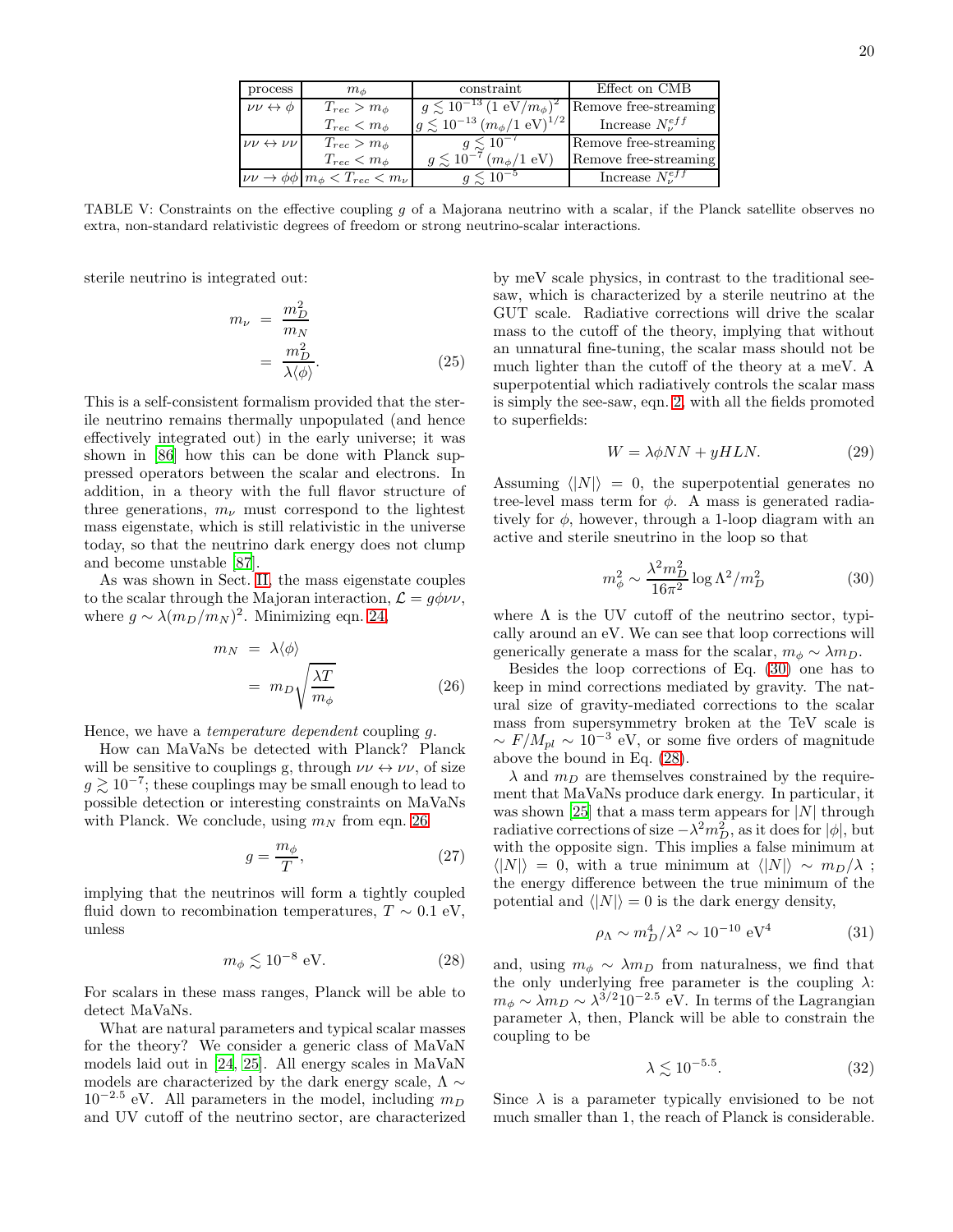Of course, these constraints on Lagrangian parameters depend on naturalness requirements; the direct (more model independent) constraint is expressed in terms of the scalar mass in eqn. [28.](#page-19-3)

The same parameter  $\lambda$  enters into matter effects in neutrino oscillation experiments, studied in, e.g., [\[88,](#page-24-15) [89](#page-24-16), [90,](#page-24-17) [91,](#page-24-18) [92\]](#page-24-19). There it was shown that the shift of the neutrino mass due to earth size matter effects is

$$
\Delta M = 1 \text{ eV} \left(\frac{\lambda}{10^{-1}}\right) \left(\frac{\alpha_N}{10^{-2}}\right) \left(\frac{\rho_N}{\rho_N^0}\right) \left(\frac{10^{-6} \text{ eV}}{m_\phi}\right)^2, \tag{33}
$$

where  $\alpha_N$  is a Planck suppressed coupling between nucleons and  $\phi$ , and  $\rho_N^0 = 3g/cm^3$  is the earth energy density. Neutrino oscillation experiments in earth typically cannot reach sensitivities to mass scales smaller than  $10^{-1} - 10^{-3}$  eV. From this, we can can see that Planck and neutrino oscillation experiments are complimentary probes of neutrino dark energy. Neutrino oscillation experiments are efficient at detecting effects in the low  $m_{\phi}$  region of parameter space; using the naturalness requirement,  $m_{\phi} \sim \lambda m_D$ , and the dark energy requirement,  $m_D^4/\lambda^2 \sim \rho_\Lambda$ ,

$$
\Delta M = 1 \text{ eV} \left(\frac{\alpha_N}{10^{-2}}\right) \left(\frac{\rho_N}{\rho_N^0}\right) \left(\frac{10^{-7} \text{ eV}}{m_\phi}\right)^{4/3}.
$$
 (34)

Planck, on the other hand, can probe the large  $m_{\phi}$  region according to eqn. [28.](#page-19-3)

### B. Late time neutrino masses

In models of late time neutrino masses [\[26,](#page-23-11) [27\]](#page-23-12),  $\phi$  carries a  $U(1)$  charge, which has a low scale f of symmetry breaking. Since the mass eigenstate in the operator of the form  $g\phi\nu\nu$  only acquires a mass once the  $U(1)$  is broken (exactly as in the Higgs mechanism), the neutrinos only gain their masses at late time. For a low-energy Majorana mass term, we expect  $g \sim m_{\nu}/f$ , as shown in Sect. [II.](#page-1-0) We conclude then that Planck will be able to probe scales of neutrino mass generation:

$$
f \lesssim \frac{1 \text{ MeV}}{1 \text{ TeV}} \frac{m_{\phi} < 2m_{\nu}}{m_{\phi} > 2m_{\nu}},\tag{35}
$$

assuming  $m_{\nu} \sim 0.1$  eV. Hence Planck may probe TeV scale neutrino mass generation.

### VIII. CONCLUSIONS

We have considered in this paper the effect of neutrino interactions on the CMB, both through removal of neutrino free-streaming and the thermalization of extra relativistic degrees of freedom. The constraints from the current data are shown in Figs. [4,](#page-9-1) [5](#page-10-0) and [6;](#page-10-1) those expected to be obtained with Planck are depicted in Figs. [8](#page-13-0) and [9.](#page-13-1) These constraints are summarized in Fig. [16.](#page-21-0)

The current data disfavors 3 non-free-streaming neutrinos at the  $3.5\sigma$  level, however, this exclusion is not without some controversy. The exclusion comes from the SDSS Main data set (and also from the Lyman- $\alpha$  forest data), which favors five free-streaming neutrinos. We have seen that the LRG SDSS dataset instead favors close to three free-streaming neutrinos, in agreement with the standard model expectations, but has little sensitivity to coupled neutrinos.

We have shown that Planck will be able to resolve the present controversy. Planck alone will be capable of excluding a *single* interacting neutrino at the  $4.2\sigma$  level. Thus we expect sensitivity to models of neutrino mass and neutrino dark energy which is currently unavailable. Models of Mass-Varying Neutrinos, for example, in many regions of parameter space, predict only a single strongly coupled neutrino. Likewise, models of neutrino mass may have a flavor structure such that only one or two of the neutrinos is strongly enough coupled to the scalar to remove neutrino free-streaming at the CMB epoch. For the MaVaNs models, the reach of Planck will be considerable, probing the scalar masses down to  $m_{\phi} \sim 10^{-8}$  eV, thus covering the parameter values favored by naturalness.

In the case of extra thermalized neutrinos or scalars, the current constraints depend on which data sets are chosen in the analysis, and in any case the errors encompass multiple neutrinos; as a result, the current data are not conclusive on the total radiation density at the CMB epoch. By contrast, Planck alone will determine the radiation content to  $\Delta N_{\nu} = ^{+0.5}_{-0.3}$ .

The nature of the neutrino mass generation mechanism and beyond-the-standard-model neutrino interactions is currently unknown. The coupling between a neutrino and a light scalar in a Majoron interaction term of the form  $g\phi\nu\nu$  can be as small as  $g \sim 10^{-13}$  (depending on the mass of the scalar) while still being large enough to remove neutrino free-streaming and make an imprint on the CMB. The constraints (and potential for future detection) considered in this paper should be a guide to model builders when considering potential signals from future CMB experiments. It has been challenging to test neutrino properties in terrestrial experiments, and the nature of the mechanism which generates neutrino mass remains unknown; future CMB experiments may have the tools to unmask its origin.

### Acknowledgments

It is our pleasure to thank M. Perelstein for very helpful discussions and comments on the draft. We are also grateful to L. Hall, A. Lewis, A. Nelson and A. Smirnov for valuable suggestions and discussions. This work is supported in part by the U.S. Department of Energy under grant no. DE-FG02-95ER40896.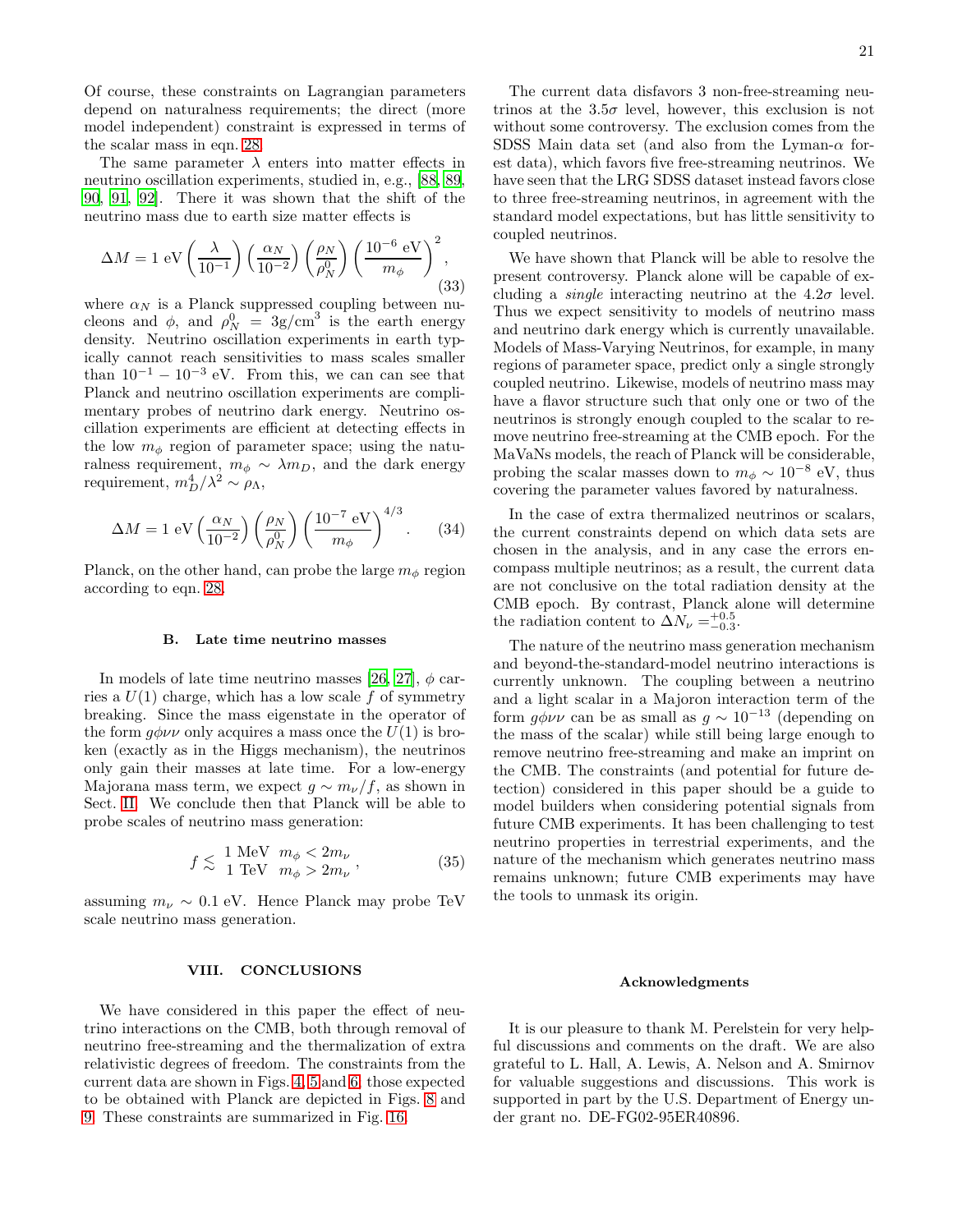

<span id="page-21-0"></span>FIG. 16: Summary of the bounds on the numbers of free-streaming and coupled neutrinos from the current data (*left*) and the simulated Planck data (*right*). For the case of the current data, the Large Red Galaxy (LRG) dataset from SDSS yields a region that differs significantly from what is obtained with the Main SDSS dataset. The combined fit is also shown. The sensitivity of Planck to the numbers of both freely streaming and coupled neutrinos will be a dramatic improvement over that of all present-day experiments combined (compare "Planck only" and "All current" on the right). If Planck's data is combined with today's data, further improvement on the constraints are expected.

#### APPENDIX: ON RESONANT PRODUCTION

In this section we perform a more rigorous derivation of the results of Sect. VI.

Consider a "test" neutrino traveling through a neutrino gas. We need to know how far it travels before appreciably changing the direction of its momentum, *i.e.*, given the initial momentum of order  $T$ , when the particle's momentum in the transverse direction becomes order  $T$ . The rate for this process needs to be compared to the expansion rate of the universe, given by  $\sim T^2/M_{pl}$  in the era of radiation domination.

Let us consider the scattering of two neutrinos,  $\nu\nu \rightarrow$  $\nu\nu$ , and start with the t-channel exchange of  $\phi$ . In this case, for light  $\phi$  ( $m_{\phi} \ll T$ ) the cross-section is strongly forward peaked (the well-known property of Rutherford scattering). The situation is well-known in plasma physics. The build-up of transverse momentum happens mostly as a result of many small-angle scattering events, rather than a single large-angle event. The multiple scattering events result in a random walk process for the transverse momentum  $p_T$ , so that the rate of change of  $p_T^2$  is given by

$$
\frac{dp_T^2}{dt} \sim \int d(\cos \theta) \frac{d\sigma}{d\cos \theta} n v_{rel} p_\theta^2.
$$
 (A.1)

Taking  $v_{rel} \sim 1$ ,  $p_{\theta}^2 \sim T^2 \theta^2$ ,  $n \sim T^3$  and  $d\sigma/d\cos\theta \sim$  $g^4/(16\pi)T^2(T^2\theta^2+m_\phi^2)^{-2}$ , we get

$$
\frac{dp_T^2}{dt} \sim \frac{g^4}{16\pi} T^3 \ln(T/m_\phi). \tag{A.2}
$$

The small-angle behavior of the cross section is regulated by the mass of the scalar field. In plasma physics, the logarithm similar to that in the above equation ("the Coulomb logarithm") is regulated by plasma screening effects.

The rate for the process needs to be compared to  $T^2 \times$  $T^2/M_{pl}$  ("momentum exchange of order T by the time when the temperature equals  $T$ "). We get that neutrinos are streaming freely at recombination when

<span id="page-21-1"></span>
$$
g \lesssim (T_{\rm rec}/M_{pl})^{1/4} \times (16\pi/\ln(T_{\rm rec}/m_{\phi}))^{1/4}.
$$
 (A.3)

The 1/4 power makes the coefficient (the second term) of order one for a wide range of  $m<sub>\phi</sub>$ , hence for the purpose of this estimate we can drop it. The order of magnitude is set by the ratio  $(T_{\text{rec}}/M_{pl})$ . For the temperature  $O(eV)$ one thus finds the neutrinos are not coupled by the tchannel scalar exchange if

$$
g \lesssim 10^{-7}.\tag{A.4}
$$

The  $1/4$  power also means that when the t channel process is dominant it is reasonable to treat neutrinos as tightly coupled on all scales, not just the sound horizon at the CMB decoupling. Indeed, even considering scales 100 times smaller than the sound horizon only changes the bound on g by about a factor of 3.

If  $m_{\phi} > T$ , the situation is different. The momentum exchange occurs via large-angle scattering and the cross section is set by  $T^2/m_\phi^4$ , so that

$$
g \gtrsim (T_{\rm rec}/M_{pl})^{1/4} (m_{\phi}/T_{\rm rec}). \tag{A.5}
$$

The interaction decouples as the temperature drops, a characteristic feature of nonrenormalizable interactions. Indeed, at temperature  $T \ll m_{\phi}$  the  $\phi$  field can be integrated out, resulting in an effective 4-fermion vertex.

We now consider  $\nu\nu \rightarrow \nu\nu$  scattering via the s-channel process. In this channel, an important possibility is the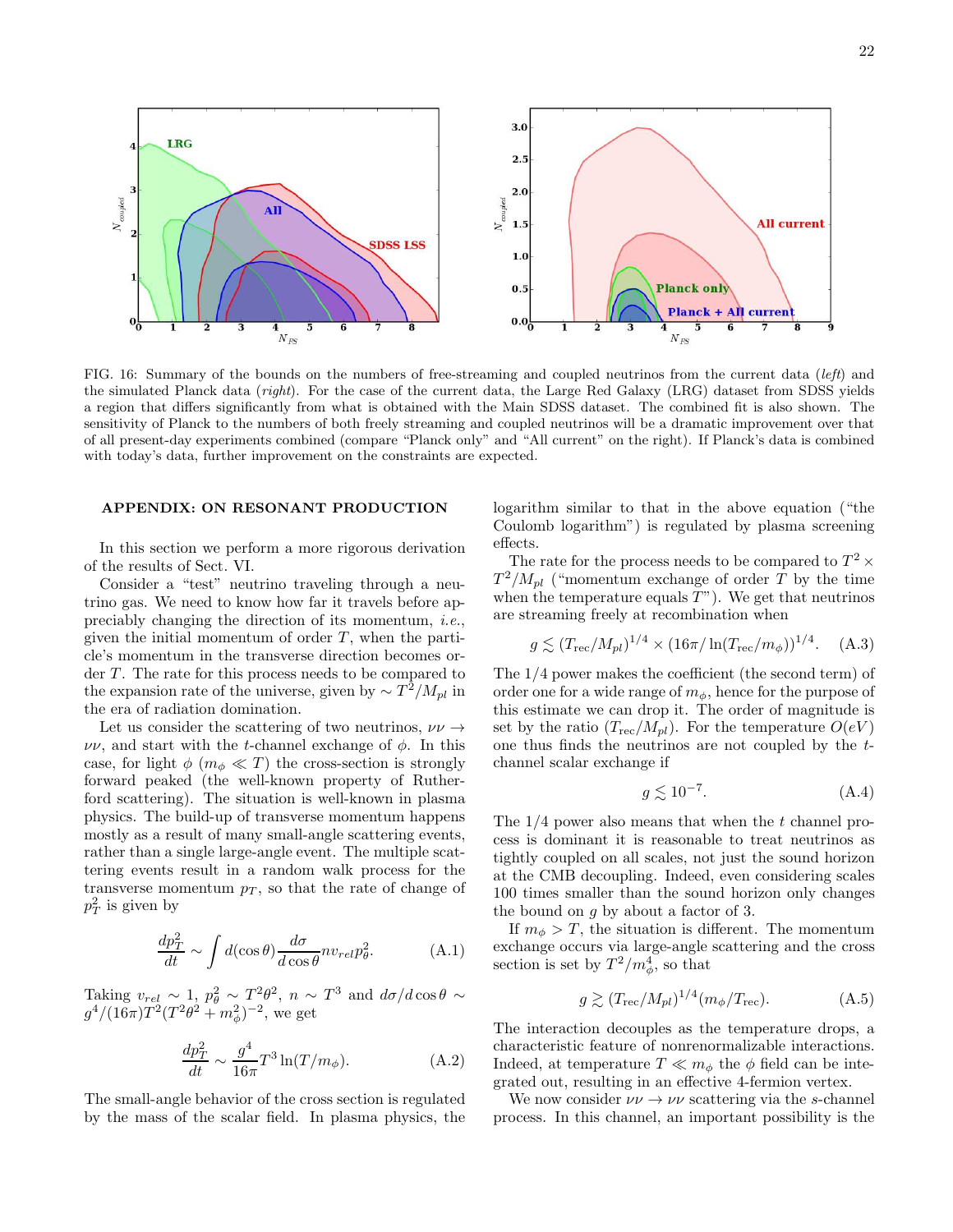scattering on-resonance. When it is open, it can increase the sensitivity to  $g$  by orders of magnitude, as we will see next.

For  $m_{\phi} < T$ , the resonance condition is satisfied when the relative angle  $\theta_{12}$  between the two incoming neutrinos, 1 and 2, is small, so that  $s = E_1 E_2(1 - \cos \theta_{12}) = m_\phi^2$ , or  $\theta_{12} \sim m_{\phi}/T$ . The relative velocity  $v_{rel}$  is given by  $\theta_{12}$ . The cross section in the center-of-mass frame is given by the relativistic Breit-Wigner form,

$$
\sigma_{\rm CM} \sim \frac{\pi}{m_{\phi}^2} \frac{s\Gamma_{\phi}^2}{(s-m_{\phi}^2)^2 + s^2 \Gamma_{\phi}^2/m_{\phi}^2}, \tag{A.6}
$$

where  $\Gamma$  is the width of the resonance, given by the rate of decay of  $\phi$  in its rest frame,  $\Gamma_{\phi} = g^2 m_{\phi}/(16\pi)$ . The cross section has a peak value  $\sim \pi/m_\phi^2$ . In the frame of the universe, the cross section is reduced by a factor of  $m_{\phi}/T = \theta_{12}$  (since it is boosted in the direction perpendicular to the direction of the colliding momenta in the center-of-mass frame).

Collecting all the factors, we obtain

$$
\frac{dp_T^2}{dt} \sim m_{\phi}^{-2} \theta_{12} n_{res} \theta_{12} T^2 \theta_{12}^2,\tag{A.7}
$$

where  $n_{res}$  is the number density of neutrinos on which the test neutrino scatters resonantly. It can be estimated from the phase space as  $\sim T m_{\phi} \Gamma_{\phi} = g^2 T m_{\phi}^2 / (16 \pi)$ . Hence,

<span id="page-22-14"></span>
$$
\frac{dp_T^2}{dt} \sim \frac{g^2}{16\pi} \frac{m_\phi^4}{T}.\tag{A.8}
$$

The result in Eq. [\(A.8\)](#page-22-14) has a simple physical interpre-tation [\[26\]](#page-23-11), as a resonant production of the  $\phi$  particles,  $\nu\nu \rightarrow \phi$ , completely analogous to the Z-boson production at LEP. Indeed, the rate can be most easily computed in the opposite direction: the decay of  $\phi$  boosted into the frame of the universe is  $g^2 m^2_\phi/T/(16\pi)$ . To get the momentum exchange rate, one recalls that for each scattering event, one has  $p_T \sim m_\phi$ .

The crucial feature of the resonant process is the dependence on  $g^2$ , rather than  $g^4$ , since as we saw the

reference values of g are in the  $10^{-7}$  range. Instead of Eq. [\(A.3\)](#page-21-1) one has

$$
g \lesssim (4\pi^{1/2}) (T_{\text{rec}}/M_{pl})^{1/2} \times (T_{\text{rec}}/m_{\phi})^2
$$
  
 
$$
\lesssim 10^{-13} (T_{\text{rec}}/m_{\phi})^2.
$$
 (A.9)

For  $m_{\phi} \gtrsim 10^{-3}$  eV this constraint is stronger than that in Eq. [\(A.3\)](#page-21-1). Otherwise, the integral over the nonresonant part of the phase space dominates, giving a bound similar to Eq. [\(A.3\)](#page-21-1).

So far, our discussion has been in complete agreement with Ref. [\[26\]](#page-23-11). We now point out some differences and make additional observations.

As noted in [\[26\]](#page-23-11), in the models where the light scalar  $\phi$  is the Goldstone boson there is a possibility to produce  $\phi$  via the s-channel diagram with the heavy scalar  $\rho$  (the radial mode) in the intermediate state,  $\nu\bar{\nu} \rightarrow \rho \rightarrow \phi\phi$ . Just like the process  $\nu\nu \rightarrow \phi \rightarrow \nu\nu$  considered above, this process is most efficient at producing the phi particles on resonance, i.e., at the point in the history of the universe when the temperature equals  $\sim m_{\rho}$ . Unlike the result given in Eqs. (28) and (29) of [\[26](#page-23-11)] we estimate the rate of this process treating it as  $\nu\nu \rightarrow \rho$ 

$$
\Gamma \sim \frac{g^2}{32\pi} m_{\rho}.\tag{A.10}
$$

Comparing it with  $T^2/M_{pl} = m_\rho^2/M_{pl}$  we find that unless

$$
g \lesssim 4(2\pi)^{1/2} (m_{\rho}/M_{pl})^{1/2}
$$
  

$$
\lesssim 10^{-13} (m_{\rho}/T_{\text{rec}})^{1/2}
$$
 (A.11)

the Goldstone degree of freedom will be populated. If this occurs before the neutrinos decouple (*i.e.*, if  $m_\rho \gg 1$ MeV), the number of effective neutrino degrees of freedom at BBN will be  $3 + 4/7N_G$  where  $N_G$  is the number of Goldstone fields. For a single Goldstone this may be still acceptable, but more than one would cause tension with the BBN bounds on  $N_{\nu}$  as well as with the projected bounds of Planck, as we have shown here.

- <span id="page-22-0"></span>[1] R. H. Cyburt, B. D. Fields, K. A. Olive, and E. Skillman, Astropart. Phys. 23, 313 (2005), astroph/0408033.
- <span id="page-22-1"></span>[2] U. Seljak, A. Slosar, and P. McDonald, JCAP 0610, 014 (2006), astro-ph/0604335.
- <span id="page-22-2"></span>[3] B. Pontecorvo, Sov. Phys. JETP 26, 984 (1968).
- <span id="page-22-3"></span>[4] V. N. Gribov and B. Pontecorvo, Phys. Lett. **B28**, 493 (1969).
- <span id="page-22-4"></span>[5] A. Cisneros, Astrophys. Space Sci. 10, 87 (1971).
- <span id="page-22-5"></span>[6] L. B. Okun, M. B. Voloshin, and M. I. Vysotsky, Sov. Phys. JETP 64, 446 (1986).
- <span id="page-22-6"></span>[7] L. Wolfenstein, Phys. Rev. D17, 2369 (1978).
- <span id="page-22-7"></span>[8] Y. Chikashige, R. N. Mohapatra, and R. D. Peccei,

Phys. Lett. B98, 265 (1981).

- <span id="page-22-8"></span>[9] G. B. Gelmini and M. Roncadelli, Phys. Lett. B99, 411 (1981).
- <span id="page-22-9"></span>[10] J. Davis, Raymond, D. S. Harmer, and K. C. Hoffman, Phys. Rev. Lett. 20, 1205 (1968).
- <span id="page-22-10"></span>[11] Z. Berezhiani and A. Rossi, Phys. Lett. B535, 207 (2002), hep-ph/0111137.
- <span id="page-22-11"></span>[12] S. Davidson, C. Pena-Garay, N. Rius, and A. Santamaria, JHEP 03, 011 (2003), hep-ph/0302093.
- <span id="page-22-12"></span>[13] A. Friedland, C. Lunardini, and C. Pena-Garay, Phys. Lett. B594, 347 (2004), hep-ph/0402266.
- <span id="page-22-13"></span>[14] M. M. Guzzo, P. C. de Holanda, and O. L. G. Peres, Phys. Lett. B591, 1 (2004), hep-ph/0403134.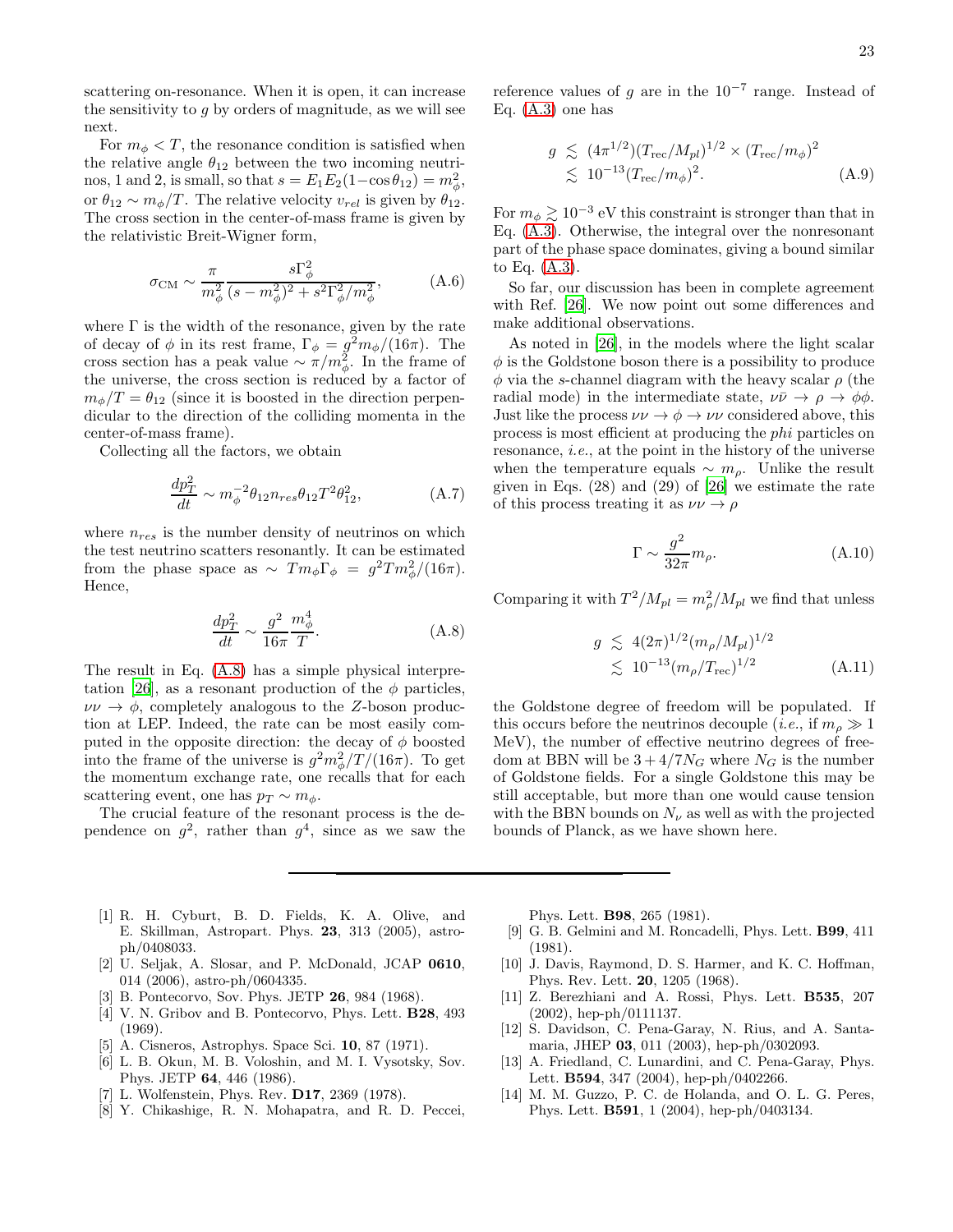- <span id="page-23-0"></span>[15] O. G. Miranda, M. A. Tortola, and J. W. F. Valle, JHEP 10, 008 (2006), hep-ph/0406280.
- <span id="page-23-1"></span>[16] A. Friedland, C. Lunardini, and M. Maltoni, Phys. Rev. D70, 111301 (2004), hep-ph/0408264.
- <span id="page-23-2"></span>[17] A. Friedland and C. Lunardini, Phys. Rev. **D72**, 053009 (2005), hep-ph/0506143.
- <span id="page-23-3"></span>[18] N. Kitazawa, H. Sugiyama, and O. Yasuda (2006), hepph/0606013.
- <span id="page-23-4"></span>[19] A. Friedland and C. Lunardini, Phys. Rev. D74, 033012 (2006), hep-ph/0606101.
- <span id="page-23-5"></span>[20] G. G. Raffelt, Phys. Rev. Lett. **64**, 2856 (1990).
- <span id="page-23-6"></span>[21] C. S. Aulakh and R. N. Mohapatra, Phys. Lett. **B119**, 136 (1982).
- <span id="page-23-7"></span>[22] A. Santamaria and J. W. F. Valle, Phys. Lett. B195, 423 (1987).
- <span id="page-23-8"></span>[23] Z. G. Berezhiani, A. Y. Smirnov, and J. W. F. Valle, Phys. Lett. B291, 99 (1992), hep-ph/9207209.
- <span id="page-23-9"></span>[24] R. Fardon, A. E. Nelson, and N. Weiner, JCAP 0410, 005 (2004), astro-ph/0309800.
- <span id="page-23-10"></span>[25] R. Fardon, A. E. Nelson, and N. Weiner, JHEP 03, 042 (2006), hep-ph/0507235.
- <span id="page-23-11"></span>[26] Z. Chacko, L. J. Hall, T. Okui, and S. J. Oliver, Phys. Rev. D70, 085008 (2004), hep-ph/0312267.
- <span id="page-23-12"></span>[27] Z. Chacko, L. J. Hall, S. J. Oliver, and M. Perelstein, Phys. Rev. Lett. 94, 111801 (2005), hep-ph/0405067.
- <span id="page-23-13"></span>[28] J. F. Beacom, N. F. Bell, and S. Dodelson, Phys. Rev. Lett. 93, 121302 (2004), astro-ph/0404585.
- <span id="page-23-14"></span>[29] G. Mangano et al., Nucl. Phys. **B756**, 100 (2006), hepph/0607267.
- <span id="page-23-15"></span>[30] N. F. Bell, E. Pierpaoli, and K. Sigurdson, Phys. Rev. D73, 063523 (2006), astro-ph/0511410.
- <span id="page-23-16"></span>[31] M. Cirelli and A. Strumia (2006), astro-ph/0607086.
- <span id="page-23-17"></span>[32] S. Hannestad and G. G. Raffelt (2006), astroph/0607101.
- <span id="page-23-18"></span>[33] R. Bowen, S. H. Hansen, A. Melchiorri, J. Silk, and R. Trotta, Mon. Not. Roy. Astron. Soc. 334, 760 (2002), astro-ph/0110636.
- <span id="page-23-19"></span>[34] S. Bashinsky and U. Seljak, Phys. Rev. D69, 083002 (2004), astro-ph/0310198.
- <span id="page-23-20"></span>[35] L. Perotto, J. Lesgourgues, S. Hannestad, H. Tu, and Y. Y. Y. Wong, JCAP 0610, 013 (2006), astroph/0606227.
- <span id="page-23-21"></span>[36] H. M. Georgi, S. L. Glashow, and S. Nussinov, Nucl. Phys. B193, 297 (1981).
- <span id="page-23-22"></span>[37] E. W. Kolb and M. S. Turner, Phys. Lett. B159, 102 (1985).
- <span id="page-23-23"></span>[38] G. Raffelt and J. Silk, Phys. Lett. **B192**, 65 (1987).
- <span id="page-23-24"></span>[39] F. Atrio-Barandela and S. Davidson, Phys. Rev. D55, 5886 (1997), astro-ph/9702236.
- <span id="page-23-25"></span>[40] S. Hannestad, JCAP 0502, 011 (2005), astroph/0411475.
- <span id="page-23-26"></span>[41] R. Trotta and A. Melchiorri, Phys. Rev. Lett. 95, 011305 (2005), astro-ph/0412066.
- <span id="page-23-27"></span>[42] Y. Chikashige, R. N. Mohapatra, and R. D. Peccei, Phys. Rev. Lett. 45, 1926 (1980).
- <span id="page-23-28"></span>[43] J. A. Frieman, C. T. Hill, and R. Watkins, Phys. Rev. D46, 1226 (1992).
- <span id="page-23-29"></span>[44] C. T. Hill, I. Mocioiu, E. A. Paschos, and U. Sarkar (2006), hep-ph/0611284.
- <span id="page-23-30"></span>[45] R. Barbieri, L. J. Hall, S. J. Oliver, and A. Strumia, Phys. Lett. B625, 189 (2005), hep-ph/0505124.
- <span id="page-23-31"></span>[46] M. C. Gonzalez-Garcia and Y. Nir, Rev. Mod. Phys. 75, 345 (2003), hep-ph/0202058.
- <span id="page-23-32"></span>[47] S. Dodelson and L. M. Widrow, Phys. Rev. Lett. **72**, 17

(1994), hep-ph/9303287.

- <span id="page-23-33"></span>[48] K. Abazajian, G. M. Fuller, and M. Patel, Phys. Rev. D64, 023501 (2001), astro-ph/0101524.
- <span id="page-23-34"></span>[49] X.-D. Shi and G. M. Fuller, Phys. Rev. Lett. 82, 2832 (1999), astro-ph/9810076.
- <span id="page-23-35"></span>[50] A. Kusenko, Phys. Rev. Lett. 97, 241301 (2006), hepph/0609081.
- <span id="page-23-36"></span>[51] S. Raby, Phys. Rev. **D66**, 010001 (2002).
- <span id="page-23-37"></span>[52] J. M. Stewart, Astrophys. J. 176, 323 (1972).
- <span id="page-23-38"></span>[53] P. J. E. Peebles, Astrophys. J. 180, 1 (1973).
- <span id="page-23-39"></span>[54] W. Hu and N. Sugiyama, Astrophys. J. 471, 542 (1996), astro-ph/9510117.
- <span id="page-23-40"></span>[55] W. Hu, D. Scott, N. Sugiyama, and M. J. White, Phys. Rev. D52, 5498 (1995), astro-ph/9505043.
- <span id="page-23-41"></span>[56] C.-P. Ma and E. Bertschinger, Astrophys. J. 455, 7 (1995), astro-ph/9506072.
- <span id="page-23-42"></span>[57] J. M. Bardeen, Phys. Rev. **D22**, 1882 (1980).
- <span id="page-23-43"></span>[58] A. Lewis, A. Challinor, and A. Lasenby, Astrophys. J. 538, 473 (2000), astro-ph/9911177, URL <http://camb.info>.
- <span id="page-23-44"></span>[59] U. Seljak and M. Zaldarriaga, Astrophys. J. 469, 437 (1996), astro-ph/9603033, URL <http://cosmo.nyu.edu/matiasz/CMBFAST/cmbfast.html>.
- <span id="page-23-45"></span>[60] W. Hu, Astrophys. J. 506, 485 (1998), astroph/9801234.
- <span id="page-23-46"></span>[61] S. Bashinsky (2004), astro-ph/0411013.
- <span id="page-23-47"></span>[62] C. L. Bennett et al. (WMAP), Astrophys. J. Suppl. 148, 1 (2003), astro-ph/0302207.
- <span id="page-23-48"></span>[63] E. Hawkins et al., Mon. Not. Roy. Astron. Soc. 346, 78 (2003), astro-ph/0212375.
- <span id="page-23-49"></span>[64] E. Pierpaoli, Mon. Not. Roy. Astron. Soc. 342, L63 (2003), astro-ph/0302465.
- <span id="page-23-50"></span>[65] S. Hannestad, JCAP 0305, 004 (2003), astroph/0303076.
- <span id="page-23-51"></span>[66] M. Viel, J. Weller, and M. Haehnelt, Mon. Not. Roy. Astron. Soc. 355, L23 (2004), astro-ph/0407294.
- <span id="page-23-52"></span>[67] M. Tegmark et al. (SDSS), Astrophys. J. 606, 702 (2004), astro-ph/0310725.
- <span id="page-23-53"></span>[68] G. Hinshaw et al. (WMAP) (2006), astro-ph/0603451.
- <span id="page-23-54"></span>[69] L. Page et al. (WMAP) (2006), astro-ph/0603450.
- <span id="page-23-55"></span>[70] P. McDonald et al., Astrophys. J. 635, 761 (2005), astro-ph/0407377.
- <span id="page-23-56"></span>[71] D. J. Eisenstein et al. (SDSS), Astrophys. J. 633, 560 (2005), astro-ph/0501171.
- <span id="page-23-57"></span>[72] D. N. Spergel et al. (WMAP) (2006), astro-ph/0603449.
- <span id="page-23-58"></span>[73] A. Lewis and S. Bridle, Phys. Rev. D66, 103511 (2002), astro-ph/0205436, URL <http://cosmologist.info/cosmomc>.
- <span id="page-23-59"></span>[74] D. N. Spergel et al. (WMAP), Astrophys. J. Suppl. 148, 175 (2003), astro-ph/0302209.
- <span id="page-23-60"></span>[75] Planck Collaboration, *Planck: The scientific programme*, URL http://www.rssd.esa.int/SA/PLANCK/docs/Bluebook-ESA-SCI(20
- <span id="page-23-61"></span>[76] S. Cole et al. (The 2dFGRS), Mon. Not. Roy. Astron. Soc. 362, 505 (2005), astro-ph/0501174.
- <span id="page-23-62"></span>[77] M. Tegmark et al., Phys. Rev. D74, 123507 (2006), astro-ph/0608632.
- <span id="page-23-63"></span>[78] P. Astier et al. (The SNLS), Astron. Astrophys. 447, 31 (2006), astro-ph/0510447.
- <span id="page-23-64"></span>[79] W. L. Freedman et al., Astrophys. J. 553, 47 (2001), astro-ph/0012376.
- <span id="page-23-65"></span>[80] K. A. Olive and E. D. Skillman, Astrophys. J. 617, 29 (2004), astro-ph/0405588.
- <span id="page-23-66"></span>[81] F. Ciacio, S. Degl'Innocenti, and B. Ricci, Astron. As-